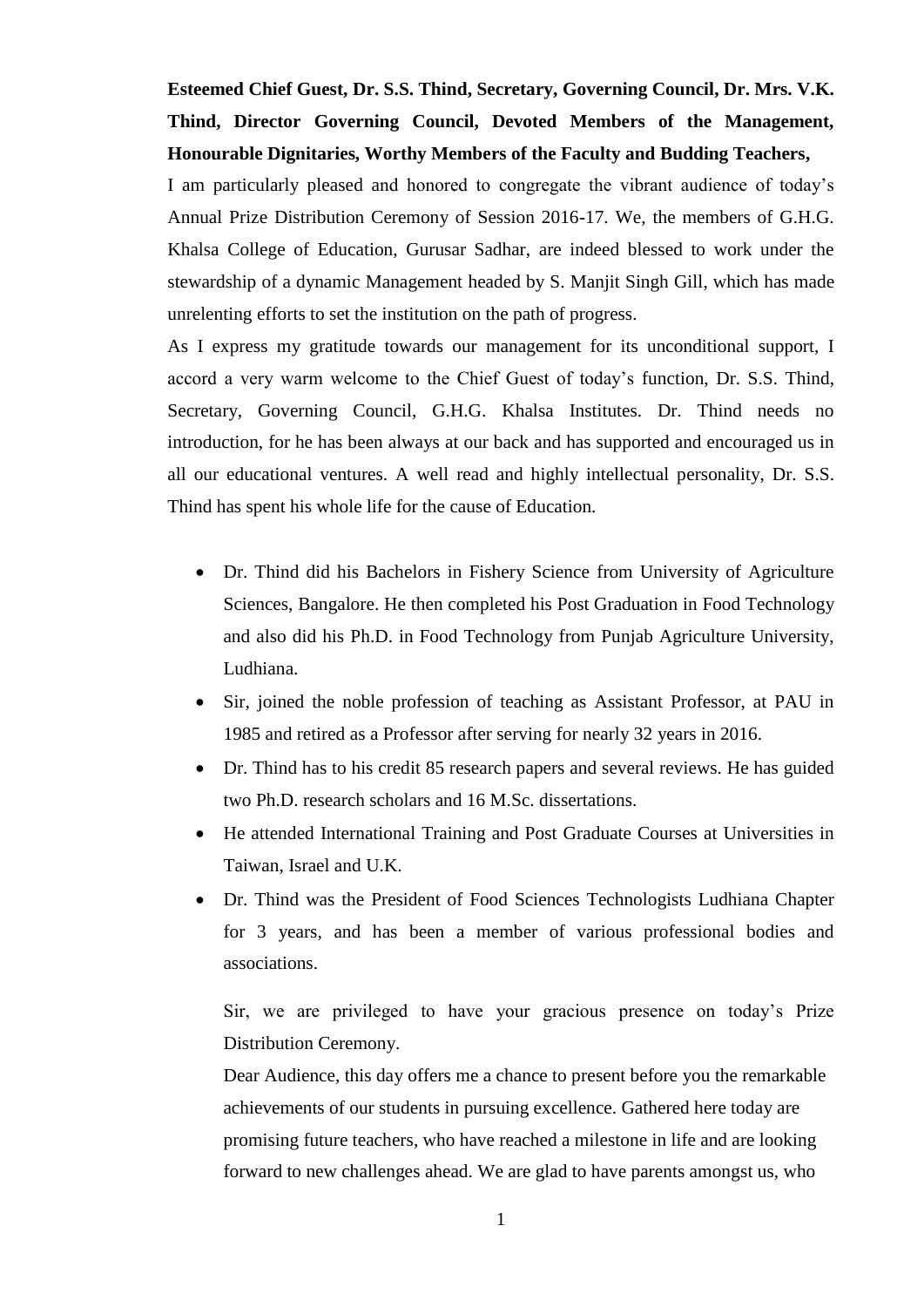always support their children with unfailing and selfless love; and educators who are passionate and tireless in leading and nurturing their students.

#### **INTRODUCTION**

Founded in 1921, G.H.G. Khalsa College of Education has a proud heritage of excellence and innovation.This prestigious institute is blessed as it stands in the name of the Sixth **Guru HarGobind Sahib Ji,** who donned the swords of Miri-Piri that symbolize spiritual and temporal authority. The story of its growth from a small institution in the pre-independence India to a well established 'Seat of Learning' of the present times is a saga of dedication, conviction and vision of Late Nihang Shamsher Singh who worked against all odds and saw it growing step by step. This pious place was converted into Gurmukhi Pathshala in 1921 which he preferred to call a college. The Pathshala flourished into a High School by the year 1928 and with his untiring efforts an intermediate college was started in 1948 which became a degree college later on.

It was in the year 1955 that the present **G.H.G Khalsa College of Education**  came into being and the herculean task of training the 'Nation Builders' was started with the establishment of B.T and a sanctioned strength of 100 seats. The College attained the stature of post-graduate institution with the inclusion of M.Ed. in 1982.

At present, the college has strength of **100 seats for B.Ed.** and **50 for M.Ed.**  course**.** It is permanently affiliated to Panjab University, Chandigarh, is recognized by the N.C.T.E and has been accredited with **Grade 'A'** (i.e. Very Good College) by NAAC i.e. National Assessment and Accreditation Council, Bangalore an autonomous body of U.G.C, Govt. of India.

The college has contributed a lot to this area by producing thousands of professionally qualified male and female teachers. The college motto **"Man Neevan, Mat Uchi"** clearly reflects its goals and mission. The main aim of the college is to produce well-informed, skilled and effective teachers for secondary schools and Colleges of Education. Besides **producing 'teachers' for Secondary Schools,** and **'lecturers' for Colleges of Education**, we are also producing **'Principals' for Colleges of Education**. It is interesting to note that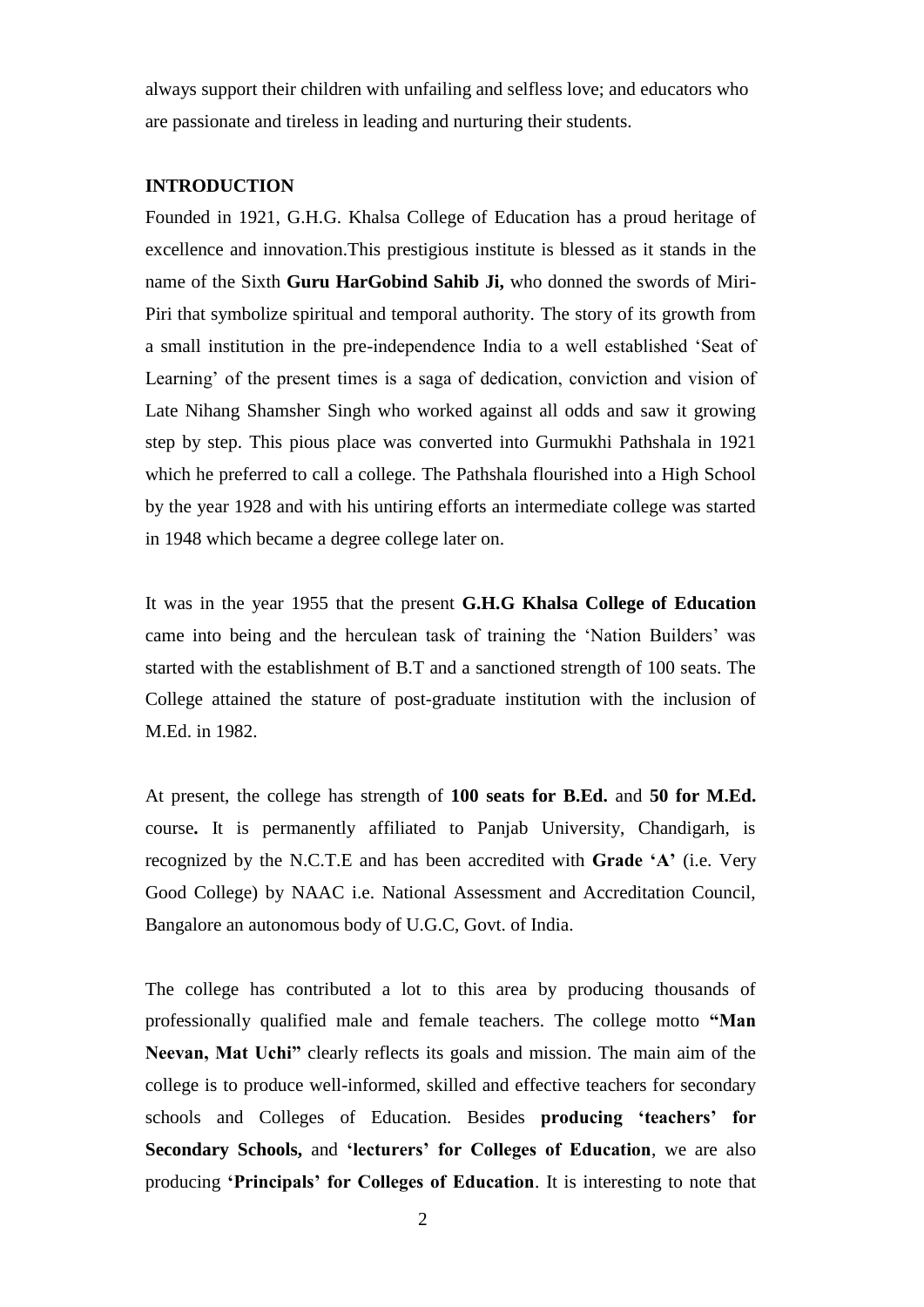15 Colleges of Education in Punjab have Principals from this college. Now, this college is also known as **"NURSERY OF PRINCIPALS".**

Research and Teaching mesh together seamlessly - one is incomplete without the other. Keeping this in mind, research activities are given due importance in our college. Majority of our staff members are guiding research work at Doctorate and Post graduate level and are engrossed in academic activities of high esteem. The college is an institutional member of Council for Teacher Education (CTE) and life member of All India Association of Educational Research(AIAER). Envisioning a global society, the college curriculum is imbued with a distinct international perspective, with this farsighted vision the college has achieved many milestones and has made a significant standing at National and

We encourage our prospective teachers to keep themselves abreast with changes taking place across the globe and prepare themselves for global citizenship.

## **UNIVERSITY RESULTS**

International levels.

The emphasis on excellence and quality in teaching is reflected through the University results. With the untiring efforts of the faculty and the unstinted support of the management, the college students once again brought laurels to the institution by being meritorious in Panjab University Final B.Ed and M.Ed examination.

#### **Panjab University B.Ed. Results Session 2015-17(SEM.-I)**

In the **Panjab University B.Ed**. examinations session 2015-17, 124 students appeared for the final B.Ed. exams. 88 students scored 70 and above percentage of marks.

**The top three scorers of the college were:** 

| <b>Name</b>  | <b>University Roll No.</b> | <b>College Position</b> | Marks $(\% )$ |
|--------------|----------------------------|-------------------------|---------------|
| Isha Rani    | 15054664                   | First                   | 75.2%         |
| Mandeep Mann | 15054690                   | Second                  | 74.4%         |
| Navdeep Kaur | 15054703                   | Third                   | 73.4%         |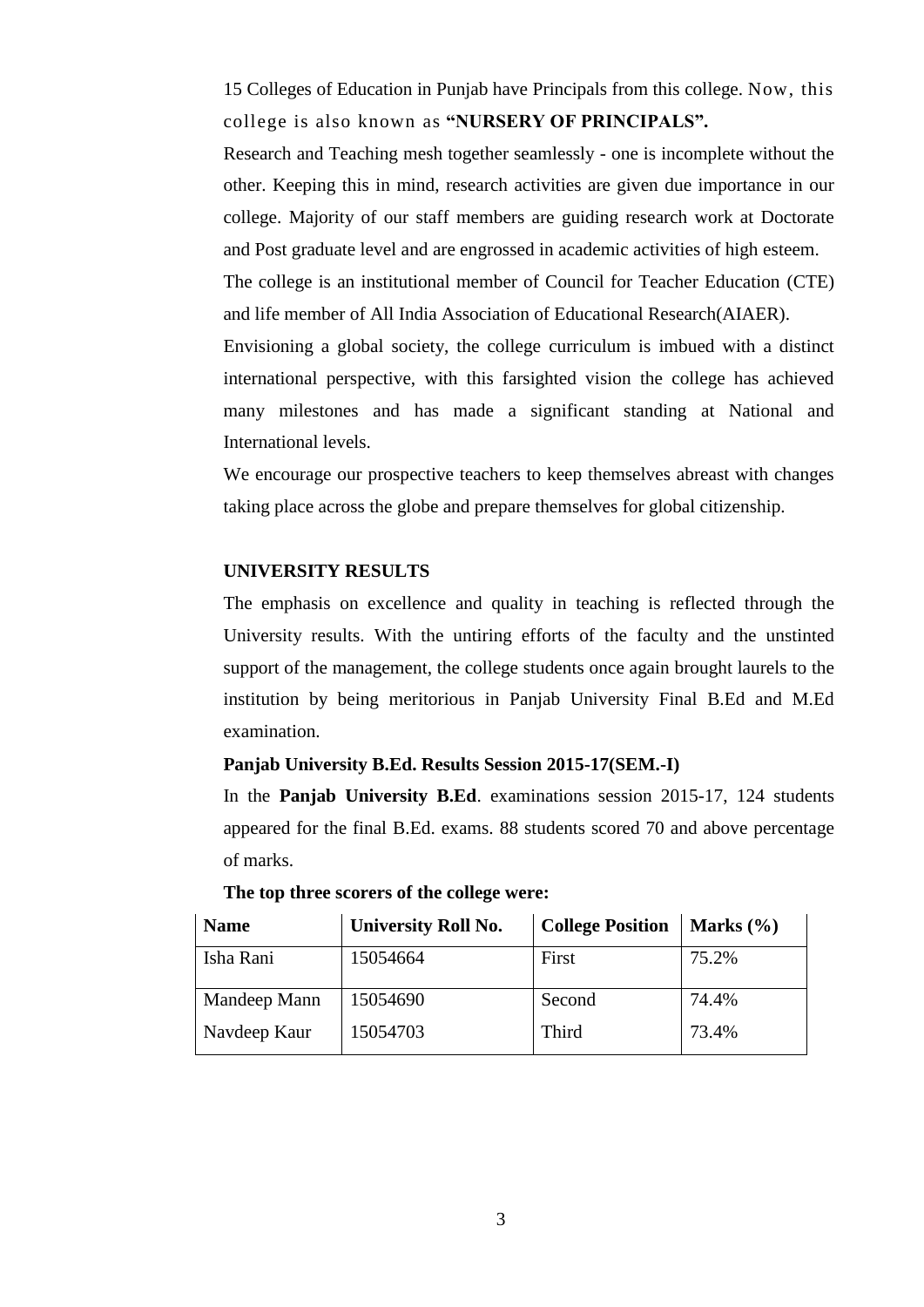### **Panjab University B.Ed. Results Session 2015-17(SEM.-II)**

In the **Panjab University B.Ed**. examinations session 2015-17, 123 students appeared for the final B.Ed. exams. 31 students scored 70 and above percentage of marks.

| The top three scorers of the college were: |  |
|--------------------------------------------|--|
|--------------------------------------------|--|

| <b>University Roll No.</b> |        | Marks $(\% )$           |
|----------------------------|--------|-------------------------|
| 15054690                   | First  | 77.5%                   |
| 15054664                   | Second | 77.1%                   |
| 15054647                   | Third  | 76.4%                   |
|                            |        | <b>College Position</b> |

### **Panjab University M.Ed. Results Session 2015-17 (SEM.I)**

The **Panjab University M.Ed**. result was also outstanding, out of 28 students who appeared for the final M.Ed. exams, 23 students scored 70 and above percentage of marks.

# **The top three scorers of the college were:**

| <b>Name</b>    | <b>University Roll No</b> | <b>College Position</b> | Marks $(\% )$ |
|----------------|---------------------------|-------------------------|---------------|
| Parmveer Kaur  | 37792                     | First                   | 81.20 %       |
| Harpreet Kaur  | 37778                     | Second                  | 76.4%         |
| Karamjeet Kaur | 37785                     | Third                   | 75.8%         |

### **Panjab University M.Ed. Results Session 2015-17 (SEM.II)**

The **Panjab University M.Ed**. result was also outstanding, out of 28 students who appeared for the final M.Ed. exams, 14 students scored 70 and above percentage of marks.

**The top three scorers of the college were:** 

| <b>Name</b>    | <b>University Roll No</b> | <b>College Position</b> | Marks $(\% )$ |
|----------------|---------------------------|-------------------------|---------------|
| Parmveer Kaur  | 36351                     | First                   | 80.8%         |
| Harpreet Kaur  | 36336                     | Second                  | 78.2%         |
| Karamjeet Kaur | 36345                     | Third                   | 76.9 %        |

### **Inauguration of the Session**

The new session 2016-17 sprang up on August  $12<sup>th</sup>$ , 2016 after seeking the blessings of God and payingobeisance at Gurudwara Sahib Shri Hargobind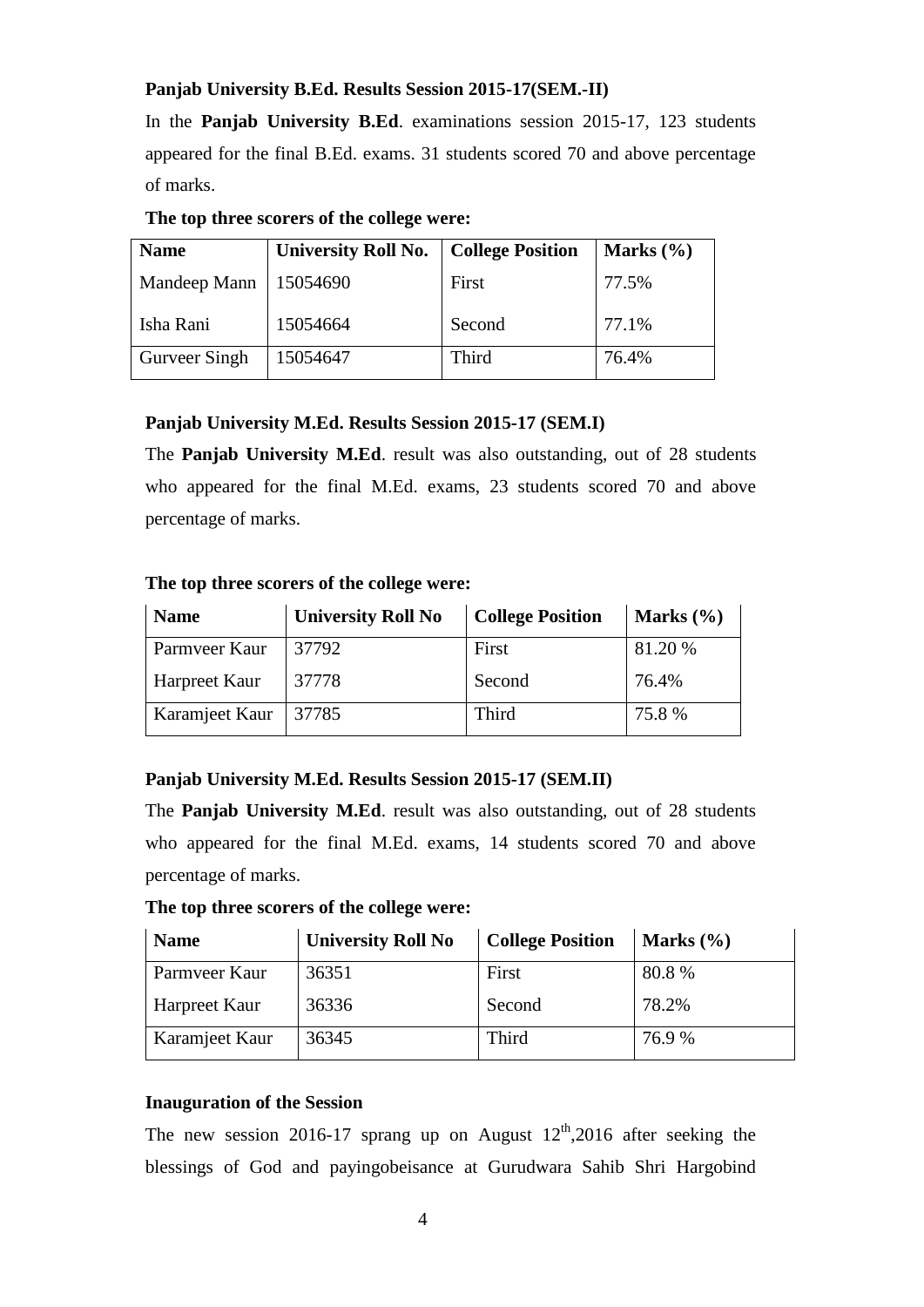Sahibji, Gurusar Sadhar. The students of B.Ed and M.Ed were given a general orientation about the upcoming pedagogical activities. The occasion was graced by Dr.(Mrs.)V.K Thind, Director Development, G.H.G. Colleges, Gurusar Sadhar. On this occasion, G.H.G Journal of Six Thoughts, Issue V, Vol. III,No.1, a biannually research journal published by the college was released by Dr.(Mrs.)V.K Thind, Dr. Sarbjit Kaur and the faculty members.

#### **Zonal and Inter- Zonal Youth Festival**

Students of the college once again proved their mettle in the Panjab University Zonal Youth & Heritage Festival of Educational Colleges held at Guru Hargobind College of Education, Gondwal, Raikot from October, 25<sup>th</sup> -27<sup>th</sup>, 2016. The College won 33 Prizes in all including the Runners up Trophy. The College students bagged 13 first prizes, 12 second prizes and 8 third prizes in the various categories. Students bagged first prizes in Bhangra, Knitting, Essay Writing, Folk Orchestra, Bhand and Malwai Giddha. The Detail is as given below:

| Sr. no          | <b>Event</b>                        | <b>Position</b>  | <b>Individual</b><br><b>Position</b> | Number of      |
|-----------------|-------------------------------------|------------------|--------------------------------------|----------------|
|                 |                                     |                  | /Name of student                     | <b>Prizes</b>  |
| $\overline{1}$  | Bhangra                             | First            | 1(Jaswinder Singh)                   | $\overline{3}$ |
|                 |                                     |                  | 2(Ekam Singh)                        |                |
| $\overline{2}$  | Group Folk Orchestra                | First            | 1(Harjinder Singh)                   | 3              |
|                 |                                     |                  | 2(Jaswinder Singh)                   |                |
| $\overline{3}$  | <b>Group Singing</b>                | Third            |                                      | $\mathbf{1}$   |
| $\overline{4}$  | Malwai Gidha                        | Second           | 1(Jaswinder Singh)                   | $\overline{2}$ |
| $\overline{5}$  | Music<br>Instrumental<br>Percussion | First            | <b>Ekam Singh</b>                    | $\mathbf{1}$   |
| 6               | Folk Instrument                     | Third            | Kamaljit Singh                       | $\mathbf{1}$   |
| $\overline{7}$  | Gazal                               | Third            | Sandeep Kaur                         | $\mathbf{1}$   |
| 8               | Folk Song                           | Second           | Jaswinder Singh                      | $\mathbf{1}$   |
| 9               | Poster making                       | Third            |                                      | $\mathbf{1}$   |
| 10              | Quiz                                | Second           |                                      | $\mathbf{1}$   |
| 11              | <b>Bhand</b>                        | First            | 1(Beant Singh)                       | $\overline{2}$ |
| 12              | Skit                                | Third            | 1(Ramandeep Kaur)                    | $\overline{2}$ |
| 13              | Debate                              | Second           | Jyoti Verma                          | $\mathbf{1}$   |
| $\overline{14}$ | Creative writing                    | Essay<br>writing | 1(Kavya)                             | $\mathbf{1}$   |
|                 |                                     | Poem<br>writing  | 3(Sukhwinder Singh)                  | $\mathbf{1}$   |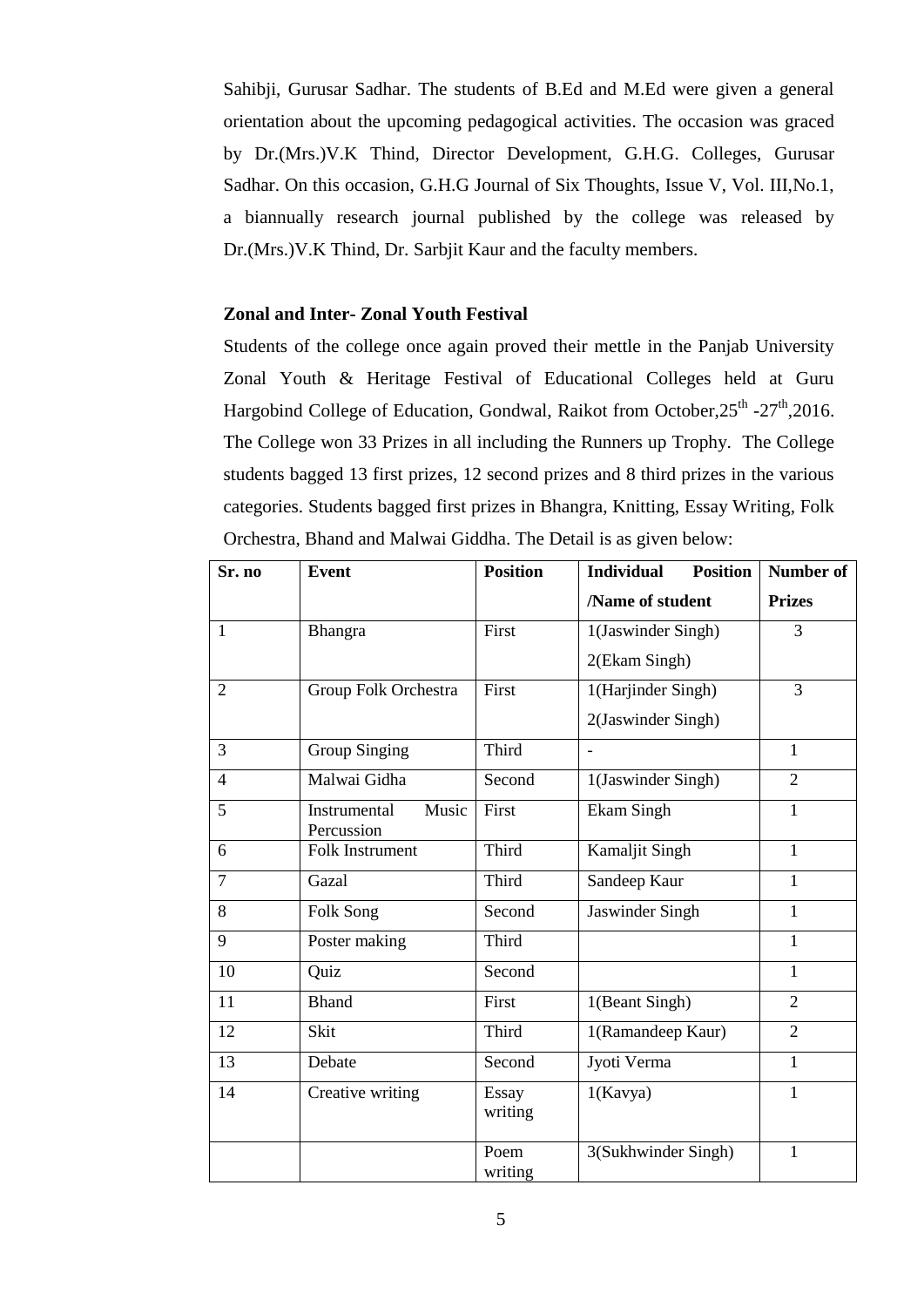| <b>TOTAL PRIZES</b>      |                             |        |                     |                |
|--------------------------|-----------------------------|--------|---------------------|----------------|
| <b>(INTER)</b><br>ZONAL) |                             |        |                     | 34             |
| 24                       | Knitting                    | Third  | Priyanka Choudhary  | 1              |
|                          | Application                 |        |                     |                |
| 23                       | Mehndi Designing $\&$       | Second |                     | $\mathbf{1}$   |
| 22                       | Pakhi Making                | Second |                     | 1              |
| 21                       | Knitting                    | First  | Priyanka Choudhary  | 1              |
| 20                       | <b>Embriodary Bagh</b>      | Third  |                     | 1              |
| 19                       | Gidha                       | Third  | Third(Daljeet Kaur) | $\overline{2}$ |
| 18                       | Vaar Singing                | Second | 2(Gurpreet Kaur)    | $\overline{2}$ |
| 17                       | Rassa Watna                 | Third  | Sukhwinder Singh    | 1              |
| 16                       | <b>Tokri Making</b>         | Third  |                     | 1              |
| 15                       | <b>GuddianPatole Making</b> | Third  |                     | 1              |

### **CENTRAL STUDENTS' COUNCIL 2016-17**

The college has democratic functioning and believes that students have a voice and are able to make valuable contribution in college administration and functioning. Therefore, due representation is given to students through election of Central Student Council. The members of this Council are chosen from the various houses, they participate in all the meetings of Central Students' Council which are periodically organized in the Principal's office. These members are responsible for smooth conduct of College activities like discipline, cultural, sports, academic, extension etc. Thus the council serves the purpose of training the students in self- discipline and assuming responsibility of actions. They also help to voice the problems of students in a right manner before the administration and in working out plausible solutions.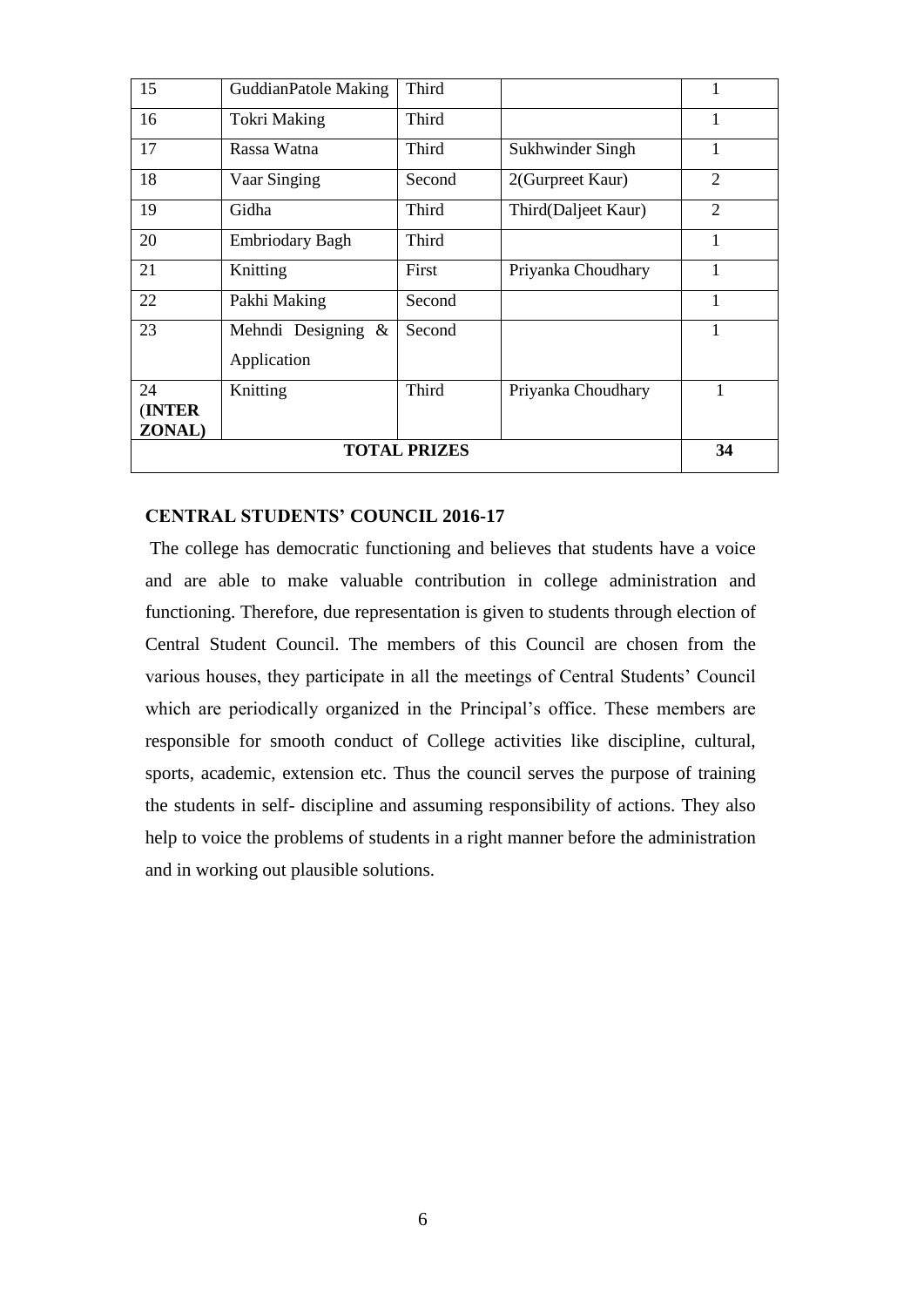The following students were the members of **Central Students' Council** of the college for the session 2016-17. The council is responsible for the smooth functioning of the college activities:-

| <b>Name of Class</b> | <b>House</b> | <b>Section</b> |                  | <b>Name of Student</b> | <b>Class</b>   |
|----------------------|--------------|----------------|------------------|------------------------|----------------|
|                      |              |                |                  |                        | <b>Roll No</b> |
| $M.Ed - III$         | Harmony      | $\overline{a}$ | 1.               | Jaswinder Kaur         | 504            |
|                      |              | $\overline{a}$ | 2.               | Harpreet Kaur          | 511            |
| $M.Ed-I$             | Harmony      | $\overline{a}$ | 3.               | Maninder Kaur          | 603            |
|                      |              |                | $\overline{4}$ . | <b>Gurpreet Singh</b>  | 601            |
| $B.Ed-III$           | Hope         | A              | 5.               | Baby                   | 160            |
|                      |              |                | 6.               | Harjinder Singh        | 13             |
| $B.Ed-III$           | Peace        | B              | 7.               | Neha                   | 179            |
|                      |              |                | 8.               | Gurwinder Singh        | 05             |
| $B.Ed-III$           | Joy          | $\mathcal{C}$  | 9.               | Amritpal Kaur Sidhu    | 09             |
|                      |              |                | 10.              | <b>Prabhjot Singh</b>  | 108            |
| $B.Ed-I$             | Hope         | $\mathbf{A}$   | 11.              | Rachita Jain           | 217            |
|                      |              |                | 12.              | Sukhwinder Singh       | 298            |
| $B.Ed-I$             | Peace        | B              | 13.              | Gurpreet Kaur          | 206            |
|                      |              |                | 14.              | Lovepreet Singh        | 230            |
| $B.Ed-I$             | Joy          | $\mathcal{C}$  | 15.              | Jyoti Rani             | 303            |
|                      |              |                | 16.              | Hartaj Singh           | 222            |

### **Clubs and Societies**

An array of pedagogical and co-curricular activities are organized by various clubs and societies of the college. Students become members of these clubs and societies according to their interest and area of specialization. At present, there are 12 clubs and societies functioning in the college and they organize various activities throughout the session:

- 1. Social Vision Club (For students of social Sciences, Geog., Eco., Hist.)
- 2. Madam Marie Curie Science Club
- 3. Sports Club
- 4. Red Ribbon Club (HIV/ AIDS Awareness)
- 5. Hindi Sahitya Sabha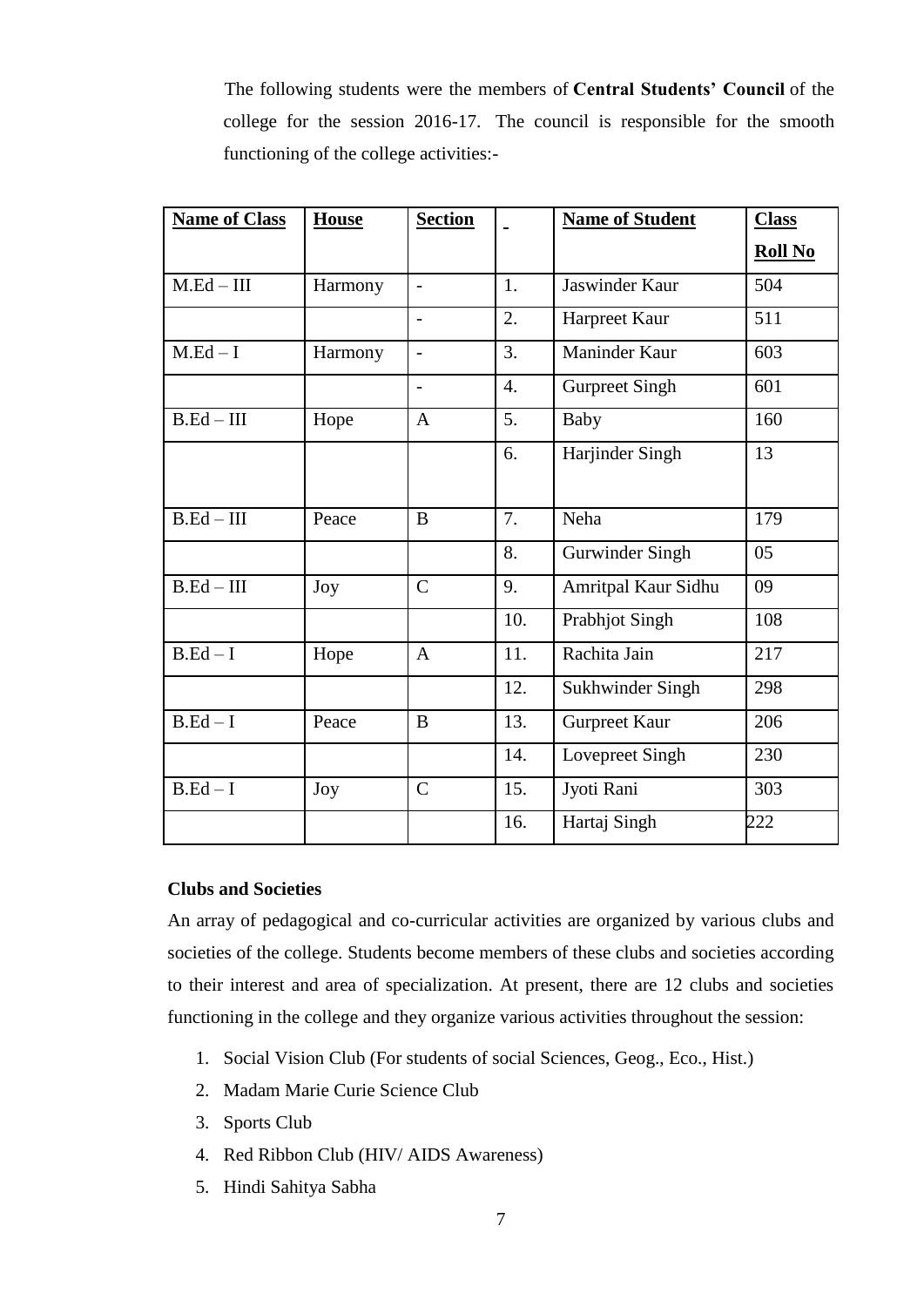- 6. Fine Arts Society
- 7. Cultural Society
- 8. Bluebells English Literary Society
- 9. National Service Scheme.
- 10. Guru Gobind Singh Study Circle
- 11. Ramanujan Mathematical Society
- 12. Punjabi SahitSabha
- 13. Youth Club
- 14. Ecoclub

#### **Pedagogical and Co-Curricular Activities**

- **Mentor System and Morning Assembly:** With a view to render an affective level to the teacher education programme and to provide better individualized help and guidance, the college follows the mentor group system. All the students of the college have been randomly divided into groups and have been assigned a mentor from the staff. The students meet their mentors periodically once a week, they are also encouraged to consult their mentors in case of any academic or personal problems. The Mentor group in-charges maintain the cumulative record profile of each student of their group and monitor their progress throughout the session. Each group also organizes one morning assembly which is a weekly feature of the college calendar. All the students of a group collectively organize and participate in these assemblies which are a forum to teach public speaking along with inculcating moral and religious values.
- **Guru Gobind Singh Study Circle:** This wing of the college functions under the able guidance of Prof. Jasvir Kaur and engages in moral and religious pursuits throughout the session. The current session received a massive membership of nearly 86 students who also appeared in the **Naitik Sikhya Exam** conducted in the college campus in collaboration with Guru Gobind Singh Study Circle, Ludhiana on **Nov. 8, 2016.**

#### **One Day NSS Camp**

College organized one day N.S.S. Camp on November  $18<sup>th</sup>$ , 2016. All the students of the college participated in the camp under the able guidance of Programme Officers Dr. Jasvir Kaur and Mr. Rachhpal Singh. The camp was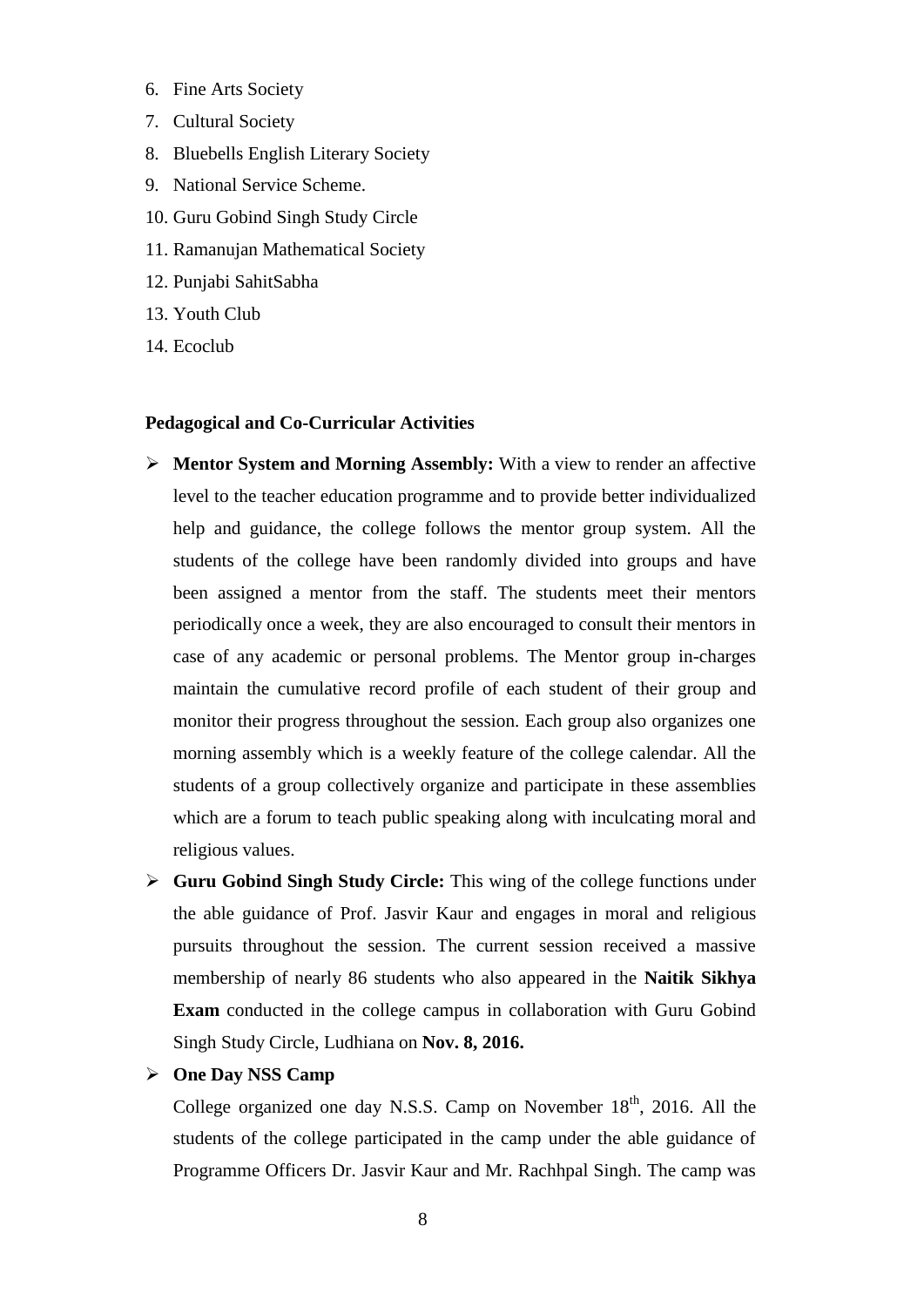organized with the objective to develop personality of students through participation in community work as well as to develop the ideal of selfless service. A Cleanliness Drive was organized on the occasion in which the volunteers cleaned the college campus including classrooms, staff room, College Hall, Parking area and the various labs of the college. All the students participated in the camp with full enthusiasm.

- **7 DAY NSS Camp:** N.S.S. unit of G.H.G. Khalsa College of Education, Gurusar Sudhar organized a seven days N.S.S. Camp from December 31, 2015 to January 6, 2016 under the supervision of the Programme Officers Prof. Rachhpal Singh and Prof. Jasvir Kaur. A total number of 89 volunteers, (25 boys, 48 girls and 12 Non-students) participated in this camp. All the volunteers worked for these seven days with appreciable dedication and high motivation.
- **Republic Day Celebrations:** Social Vision Club of the G.H.G Khalsa College of Education organized Republic Day programme with full fervor in the college campus on 26<sup>th</sup>, January, 2017. Dr. Satwinder Kaur, Principal, G.H.G Khalsa College of Pharmacy, Gurusar Sadhar was Chief Guest on the occasion. A cultural programme was organized for celebrating the day, in which students performed a skit on the theme patriotism. Students also sang patriotic songs and recited poems as well. Prof. Jasleen Kaur, delivered a speech on the importance of celebrating Republic Day. Flag hoisting ceremony was performed by Dr. Satwinder Kaur in the beginning of the programme.
- **Red Ribbon Club:** The Red Ribbon Club of the college functions under the directions of National AIDS Control Organization (NACO), Ministry of Health, Govt. of India. The main aim of the club is to create awareness about HIV-AIDS and take measures to control the spread of this dreaded disease. Dr. Manu Chadha supervises the functioning of this club. Dr. Manu Chadha deliberated on the topic of 'AIDS'- the dreaded disease, its causes, treatment and prevention on March 29, 2017.

#### **Workshop on Preparation of Audio-Visual Aids**

A three day long workshop on preparation of audio-visual aids was organized for the students of B.Ed III Semester from August 11 -13, 2016. The detail is as per below:

- August  $11^{th}$ , 2016-Pedagogy of S.ST and Math
- August 12<sup>th</sup> ,2016-Pedagogy of Science, History, Physical Education and **Economics**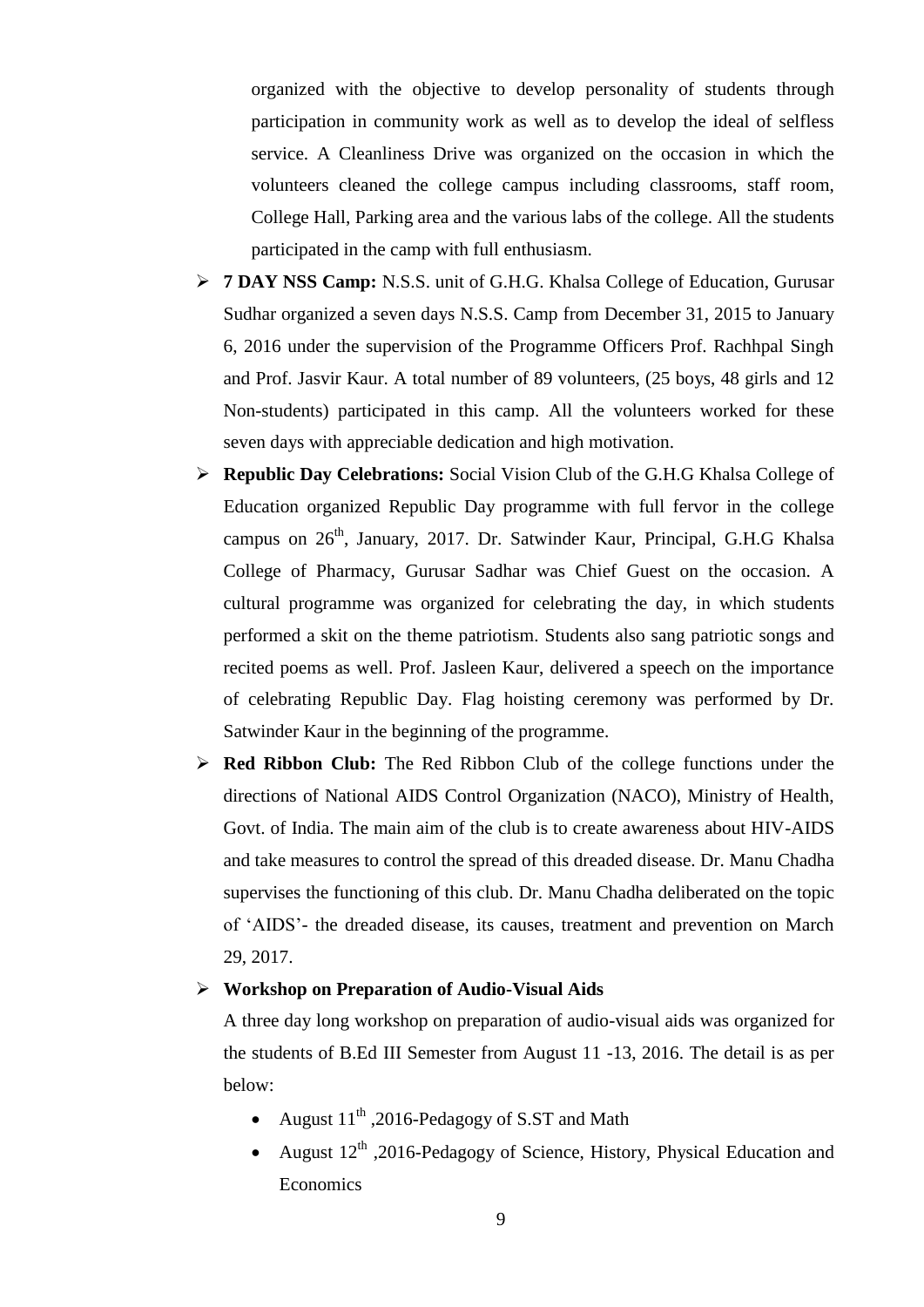• August  $13<sup>th</sup>$ , 2016-Pedagogy of Punjabi, Hindi and English

#### **Independence 70" Programme**

The College celebrated "Independence 70" Programme as per the guidelines issued by Ministry of Human Resource Development, Govt. of India. Under this programme college organized a creative writing competition on August  $19<sup>th</sup>$ , 2016 in the college campus. The theme of the competition was Azadi 70 or Independence 70. All the B.Ed and M.Ed students of the college participated in it with great enthusiasm. Student wrote stories, essays and poems on the above said topic. Prizes were distributed among the winners of the competition. Students and faculty also visited birth place of Martyr Kartar Singh Sarabha at Sarabha village in District Ludhiana on August 20,2016 under the theme "Yaad Karo Kurbani". Students and faculty members paid floral tribute, visited the village library and the ancestral home of the martyr. Students were told about the contribution of Martyr Kartar Singh Sarabha in the struggle of Indian Independence. On the concluding day of the independence celebration a cultural programme was organized in the college hall in which the faculty and students of the college sang patriotic songs and shared their views on the theme of "Role of Independence in today's Era".

#### **Teej Festival**

The College organized a cultural programme for celebrating teej festival on September  $3<sup>rd</sup>$ , 2016. The programme was organized collectively by the GHG Khalsa Colleges,Gurusar Sadhar. Various competitions marked the celebration which included Mehandi Designing, Pakhi Making, Nala Making, Best out of waste, Dish making etc. The college students won 8 prizes in these competions which included 3 first prizes, 3 second prizes and 2 third prizes.

## **Teachers' day Celebration**

Teachers 'day was celebrated in the college campus on September 5,2016 with full enthusiasm.A cultural programme was organized under the guidance of Dr. Guneet Toor and Dr. Pargat Singh Garcha by the students of B.Ed and M.Ed.

#### **Talent Search Programme**

Three day talent search programme was organized from September 15-17, 2016 in order to explore the hidden talents of the students. All the M.Ed and B.Ed students of the college participated in it with great enthusiasm. The competitions related to preparation of heritage and fine arts items like Pakhi Making, Peehri making, Rangoli, On the spot painting, Land Scape,Creative Writing, Chikku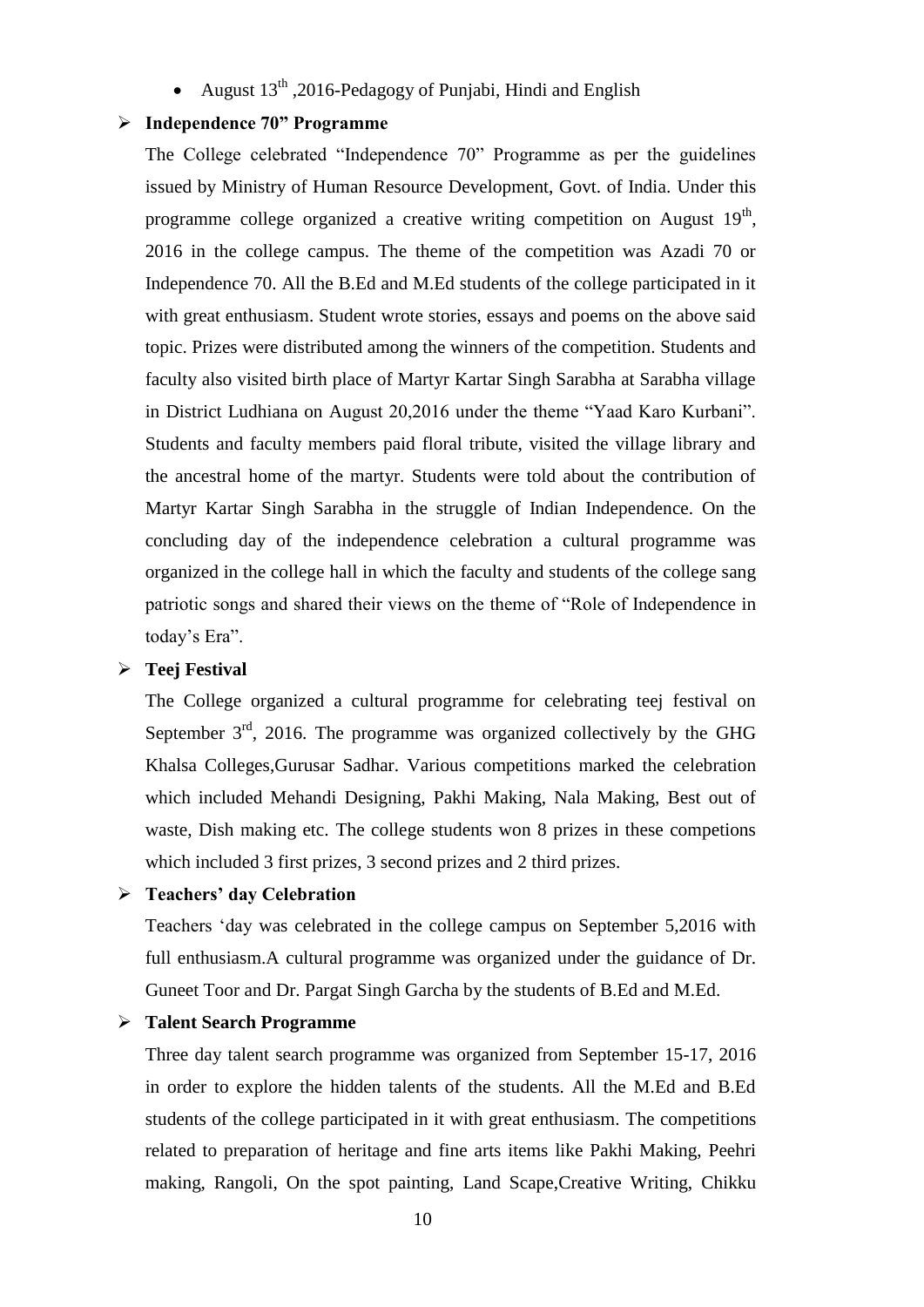Making, Paranda making, Mehandi applying, Embroidery, Knitting, Clay Modeling , Shabad/Bhajan , Geet, Gazal, traditional songs ,group songs, Skit, Debate, Poem Recitation, Gidha and Malwai Giddha etc.competitions were organized in the programme. The best performers were chosen to participate in Panjab University Zonal Youth and Heritage Festival

### **Hindi Diwas' Celebrations**

Hindi Diwas was celebrated on September 14,2016. The programme was organized under the able leadership of Dr. Sarbjit Kaur Ranu, Principal of the college. Dr. Saravjit Kaur Brar, Asst. Prof. G.H.G Harparkash College of Education, Sidhwan Khurd was the Chief Guest on the occasion. A cultural programme was organized on the occasion, in which students of the Hindi Sahitya Sabha presented a short play, poems and the songs on the importance of Hindi Language. Prof. Sukhjitpal kaur supervised the organization of the function.

### **Seminar on English Communication Skills**

A seminar on the topic "English Communication Skills" was organized on October 7, 2016.The seminar was organized in collaboration with British Council. Ms. Shameen and Ms.Harjot Kaur from British Council were resource persons on the occasion.

#### **Rashtriya Ekta Saptah**

"Rashtriya Ekta Saptah" was organized from October 31-November 6,2016 as per the directions of Director Public Instructions(Colleges),Punjab in the memory of Sardar Vallabhbhai Patel, who played a leading role in the country's struggle for independence. A series of activities and events on the theme of unification, strengthening and bonding of the nation were organized during the whole week. An essay writing competition on the theme "Relevance and Importance of Sardar Patel in Today's India", a slogan writing contest on the theme "Unity" and a cultural programme on patriotic themes was also organized. A speech was given on the topic "Contribution of Sardar Patel in the unity of India" by Dr. Manu Chadha.

## **National Constitution Day**

National Constitution Day was celebrated in the college on November 26, 2016 as per the guidelines of the Ministry of Youth Affairs, Govt. of India. A cultural programme was organized on the occasion in the college campus. The programme started with a speech on the "Importance of Celebrating National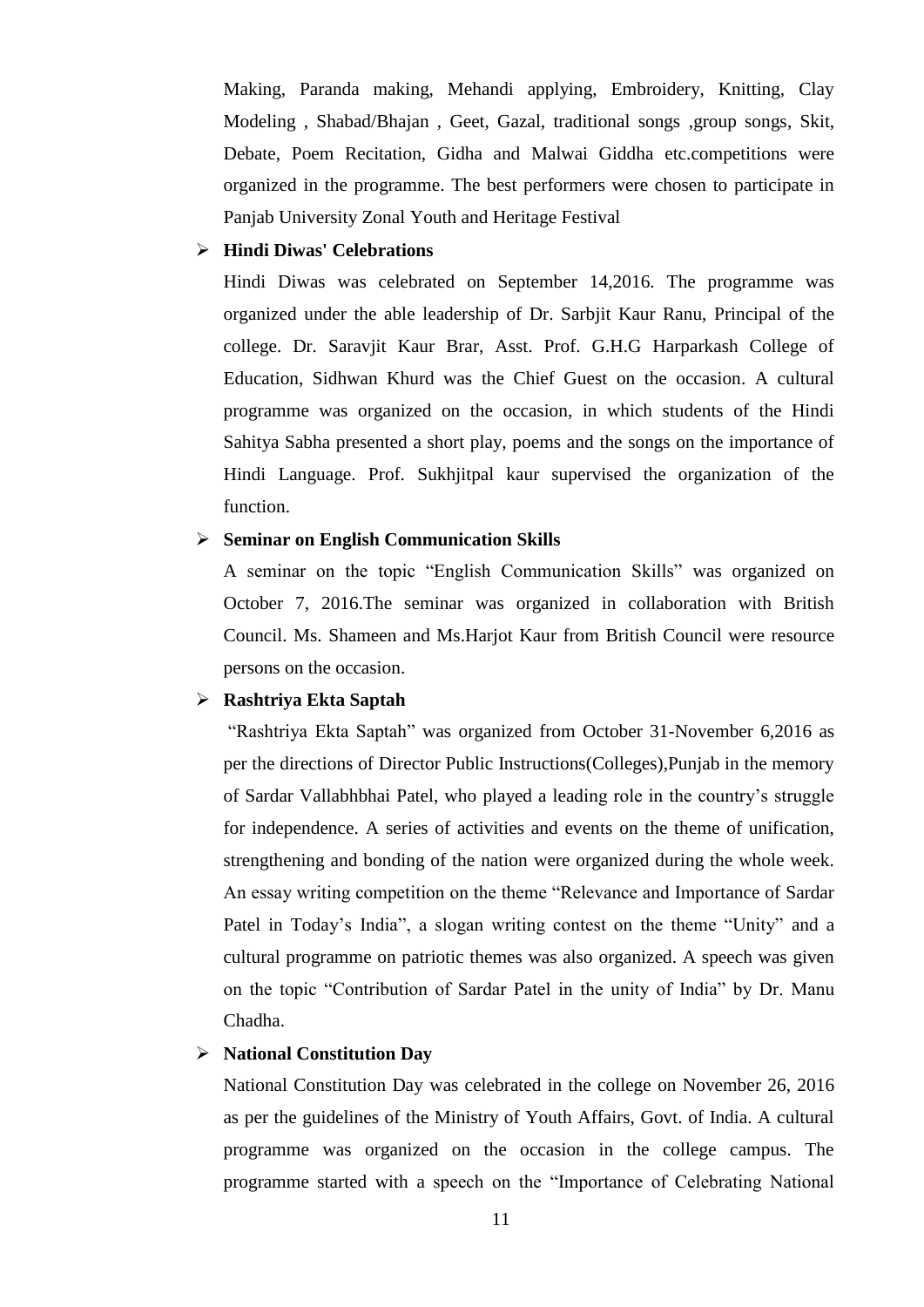Constitution Day" by B.Ed student Manjinder Singh and a speech on "Adaptation of Indian Constitution" by Preeti B.Ed student, Simran and Jasleen Kaur recited poems on the topic Indian Constitution. Prof. Jasleen Kaur, incharge of Social Vision club, gave a power point presentation on the History of Indian Constitution.

#### **Lohri Celebration**

Students and the staff of the college celebrated festival of lohri with great enthusiasm in the college campus on January 24, 2017. The programme kicked off with the lighting of the holy pyre –"Dhuni-den-di-rasam" by Principal

Dr. Sarbjit Kaur along with the staff members. A cultural programme was organized on the occasion. In this programme students performed giddha and sang folk songs related with the festival. The celebration also included the speeches highlighting the importance of the festival of Lohri, which ushers in the cheerful spring season and bidding adieu to the cold winters.

### **Sardar Bakhtawar Singh Gill Memorial Shabad Gayan Competition**

In the memory of the founder President of G.H.G. Khalsa Institutes, Late Sardar Bakhtawar Singh Gill, GHG Khalsa Colleges, Gurusar Sadhar organized Inter College Gurbani Gayan Competition in the college and Bhog of Shri Akhand Path Sahib on February 23,2017. Eleven colleges from the nearby areas participated in the Gurbani Gayan Competitions. The programme was organized collectively by the three sister institutes viz. GHG Khalsa College, G.H.G. Khalsa College of Education and G.H.G. Khalsa College of Pharmacy.

 **Free medical check-up camp and Blood Donation Camp** were also organized on the same day, with the help of Dayanand Medical College & Hospital, Ludhiana. The camps were inaugurated by Dr. Amarpreet Singh Deol and Dr. Ruhi Deol, organizers Gurumat Bhawan, Mullanpur accompanied by Sardarni Mohinder Kaur Gill, S. Manjit Singh Gill, President, Members of College Governing Council, S. Manjit Singh Khatra, Dr. S.S. Thind, Secretary and Principals of the three institutes. Nearly 107 students of the three colleges voluntarily donated blood during the camp. 436 patients from the college and nearby villagesavailed the free medical checkup facility. An Exhibition of Books was also organized by Gurmat Pustak Centre on the occasion.

### **Punjabi Diwas Celebrations**

Punjabi Diwas was organized on April 12, 2017 in the college campus under the able guidance of Dr. Sarbjit Kaur Ranu. Dr. Gurbhajan Singh Gill, renowned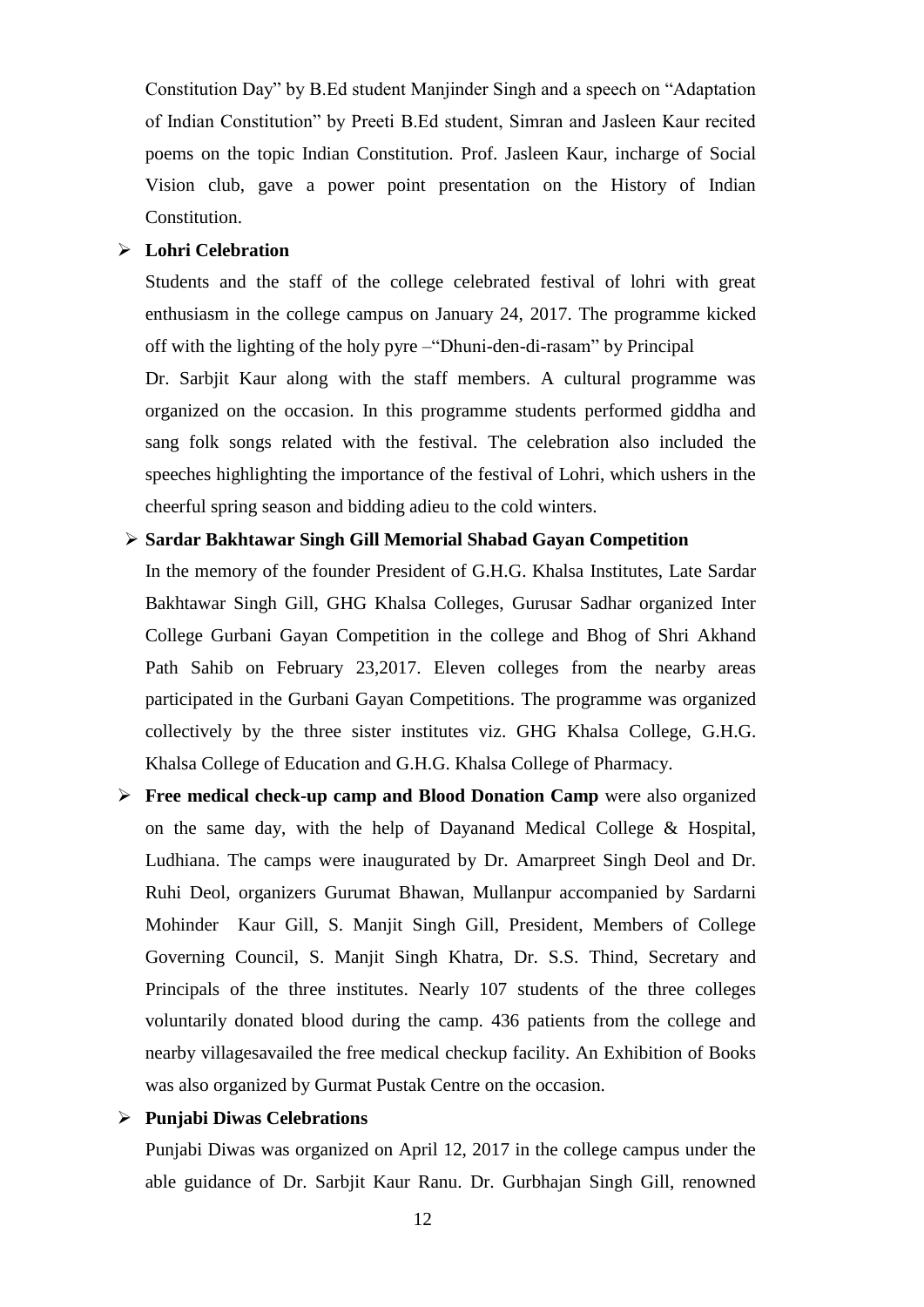Punjabi poet and Former President, Punjabi Sahitya Academy was chief guest on the occasion. A cultural programme was organized on the occasion by the Punjabi Dept. under the supervision of Dr. Jagjit Singh and Prof. Rupinderjit Kaur which included poem recitation, traditional songs and dances etc. Dr. Gill in his address to the students, expressed his concern on the present position of Punjabi Language at the national and international level. He advised the students to make use of Punjabi language in their daily conversation. He further added that a teacher must make her students aware about the various job perspectives after doing graduation or post- graduation in Punjabi at the national as well as international level. Teachers must broaden the vision of students regarding the scope of Punjabi language.

### **Finishing School Programme**

Finishing school programme- An Innovative Venture, was organised for the final year students of B.Ed and M.Ed from May 1, 2017 to May 9, 2017. The main focus of the programme was to provide final touches to the teacher preparedness while entering into the world of work. Some extra grooming and training in soft skills was imparted, teacher educators engaged the outgoing student teachers in activities like SWOC analysis, CV writing, ICT Skills, Interpersonal Skills, Ethics in teaching profession and mock Interview.

#### **Extension Lectures**

- An extension lecture on the topic "Personality Development" was organised on March 22, 2017. The resource person for the extension lecture was S. Satnam Singh from Healing Touch Society. In this Lecture he threw light on the relevance of teachings of Sri Guru Granth Sahib ji for personality development.
- An extension lecture on the topic "Youth Today" was organized in the college campus on April 10, 2017 by the Youth Welfare Department, Punjab. The resource person for the lecture was Dr. Harnek Singh Kailey, former Principal, G.H.G Khalsa College of Education, Gurusar Sadhar.
- Dr. Sohan Singh, Asst.Prof. G.H.G Khalsa College, Gurusar Sadhar delivered a lecture on drug abuse on April 10, 2017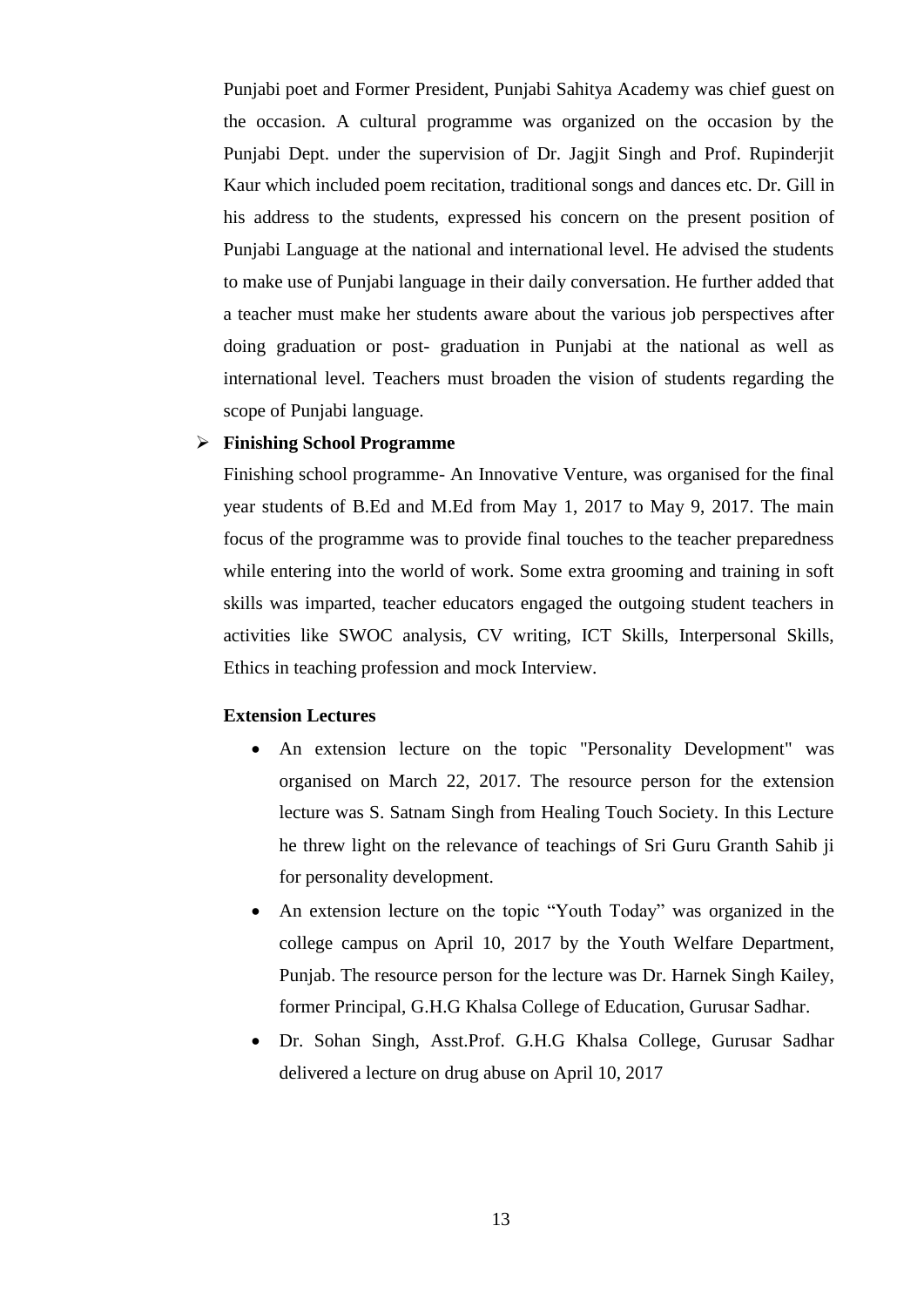# **HOSTING ZONAL SKILL-IN-TEACHING AND ON THE SPOT TEACHING AID PREPARATION COMPETITION**

The College organized Zonal (Zone B) Skill in Teaching and Teaching Aid Preparation Competition on February 14, 2017.As many as 15 Educational colleges affiliated to Panjab University Chandigarh from Zone B participated in the competition. The competition was held for the subjects of Teaching of Science, Teaching of Mathematics, Teaching of Home Science and Teaching of Computer Science.

# **ZONAL SKILL-IN-TEACHING AND ON THE SPOT TEACHING –AID-PREPARATION COMPETITION**

The College students participated in Zonal and Inter-zonal Skill-in-teaching and On the Spot Teaching Aid Preparation Competition and won 12 prizes. The detail is as follows:

| S.No. | <b>Subject</b>            | Name of the Student  | <b>Prize</b>    |
|-------|---------------------------|----------------------|-----------------|
| 1.    | <b>Mathematics</b>        | Jagdeep Singh        | <b>Ist</b>      |
| 2.    | Science                   | Depinder Kaur        | 3 <sup>rd</sup> |
| 3.    | Hindi                     | Kumari Rakhi         | 3 <sup>rd</sup> |
| 4.    | <b>Physical Education</b> | Baby                 | 2 <sup>nd</sup> |
| 5.    | Economics                 | <b>Manpreet Kaur</b> | Consolation     |
| 6.    | History                   | Kamalpreet Kaur      | 2 <sup>nd</sup> |
| 7.    | <b>Social Studies</b>     | Simran               | 3 <sup>rd</sup> |

# **Zonal Level Skill-in-Teaching Competition**

### **Zonal Level on the Spot Teaching Aid Preparation Competition**

| S.No. | Subject   | Name of the Student  | Prize           |
|-------|-----------|----------------------|-----------------|
|       | Science   | Jagdeep Singh        | 1 <sup>st</sup> |
| 2.    | Hindi     | Anita Raj            | 3 <sup>rd</sup> |
| 3.    | Economics | Isha                 | 1 <sup>st</sup> |
|       | History   | <b>Blessy Bhatti</b> | 2 <sup>nd</sup> |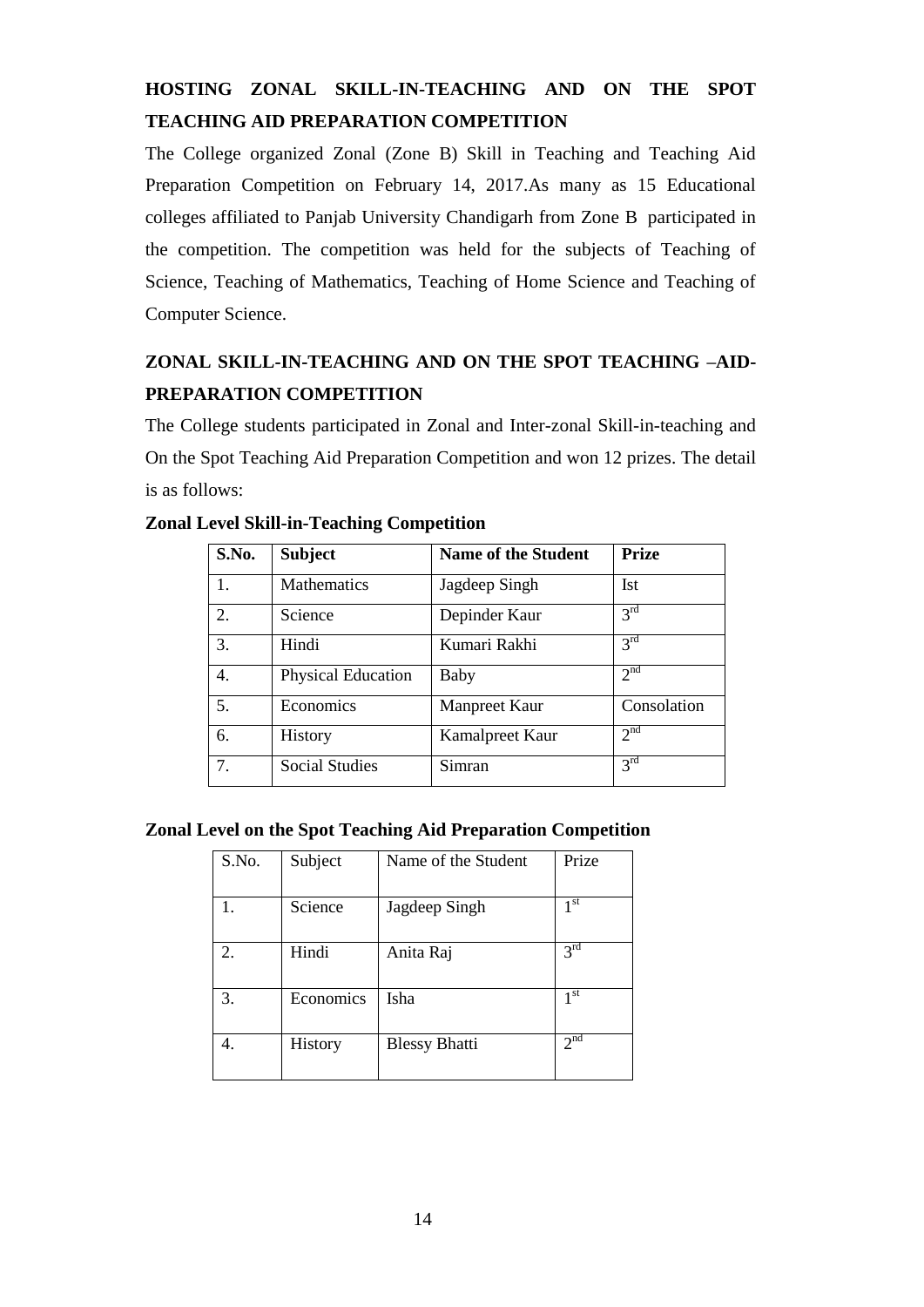#### **Inter-Zonal Level on the Spot Teaching Aid Preparation Competition**

| S.No. | Subject | <b>Name of the Student</b> | <b>Prize</b> |
|-------|---------|----------------------------|--------------|
|       | Science | Jagdeep Singh              | 1 St         |

#### **Intercollege Competitions**

1) Three students of our college participated in the intercollege competition in various categories held at Lala Laj Pat Rai College of Education, Dhudike and won three prizes. The detail is as given below:

| S.No. | <b>Name of the Student</b> | Event                  | <b>Prize</b>    |
|-------|----------------------------|------------------------|-----------------|
|       | Jaswinder Singh            | Patriotic song         | $\gamma$ nd     |
|       | Jyoti Verma                | Declamation            | $2^{\text{rd}}$ |
|       | Nirmal Singh               | <b>Poem Recitation</b> | Consolation     |

2) Three Students of our college participated in a programme organized by the Punjabi Sahitya Academy, Ludhiana on Feb.21<sup>st</sup>, 2017. The theme for the programme was Punjabi Maat Bhasha Mele.The detail is as per follows:

| S.No. | <b>Name of the Student</b> | Event           | <b>Prize</b> |
|-------|----------------------------|-----------------|--------------|
|       | Jaswinder Singh            | Folk song       | Consolation  |
|       | Ramandeep Singh            | Poetry Writing  |              |
|       | Nirmal Singh               | Poem Recitation |              |

### **Seminar on Role of Research in Quality Education**

The College organized a National Level Seminar on the topic "Role of Research in Quality Education"on November 19, 2016 in collaboration with Council for Teacher Education. The aim of the seminar was to bring teacher educators, school teachers, researchers, academicians, and research scholars on a common platform to share their rich experiences, ideas, information and expertise on various aspects of research and to discuss new trends and challenges in the field of research. The various subthemes for the seminar were Research: New trends in Teacher Education and School Education, Plagiarism: A challenge before Researchers, Mixed Method Research: A Research Paradigm and Action Research: A Tool for Practitioners. The eminent resource persons for the seminar included Dr. M.C Sharma (Director, School of Education, IGNOU), Dr. Khushvinder Kumar (Principal, M.M Modi College, Patiala) and Dr.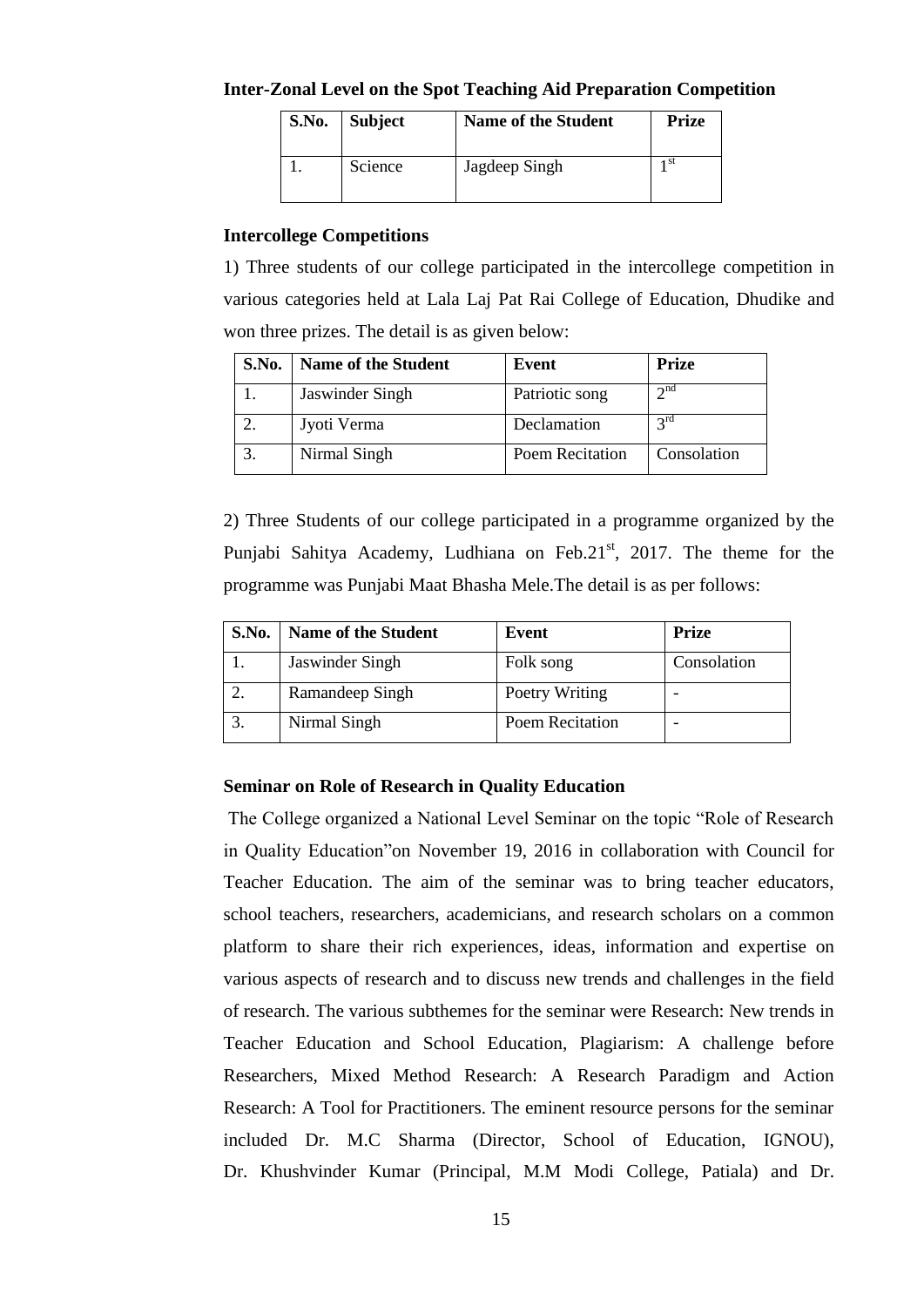Ashwani Bhalla, SCD Govt. College, Ludhiana). The other dignitaries present on the occasion were Dr.Varinder Kaur Thind (Director),Dr. H.S Brar(Registrar), Dr. J.S Brar (Former Principal, G.H.G Khalsa College of Education), Dr. Bhagwant Singh Ghuman (Prof. University of Texas,USA) Dr. S.S Deol (Principal, G.H.G Khalsa College), Dr. Satwinder Kaur (Principal, G.H.G Khalsa College of Pharmacy), Dr. Baljeet Kaur (Principal, G.H.G Harparkash College of Education,Sidhwan Khurd), Dr.Tirath Singh (Principal, Sacred Heart College of Education,Barnala) and Dr. Gurmit Singh (Fellow, Panjab University, Chandigarh). Dr.S.S Thind, Secretary of the college Governing Council presented vote of thanks.

#### **International Conference**

The College organized an International Conference on the much needed issue to be deliberated upon in the contemporary era "Gross National Happiness –A measure of Quality of Life on February,  $20<sup>th</sup>$ , 2017. The conference was organized in collaboration with Global Education Research Association (GERA). Dr. Saamdu Chetri, Board Director, Secretary -cum -executive director, Gross National Happiness Centre, Bhutan was the International figure and the Keynote Speaker, for the conference. Dr. S.K Bawa, Dean and Prof. (School of Education) Central University, Bathinda and Dr. Veena Mann, Principal (Retd.) S.D.P College, Ludhiana were the other two luminaries of the occasion. Dr. K.S. Kahlon, an eminent educationist, Dr. Ravinder Kaur, Principal Sukhanand College of Education, Dr Umesh, Principal, LLRM College of Education, Dhudike, Dr. Gurvinder Kaur, Principal, Guru Gobind Singh College of Education, Malout, Dr. Monika, Principal, BCM College of Education, Ludhiana, Dr. Neetu Ohri, GuruNanak College of Education, Gopalpur, Dr. Geeta Sharma, Principal GGS Khalsa College of Education, Kamalpura, Dr. S.S. Thind, Secretary, Dr. H.S. Brar, Registrar, G.H.G. Khalsa Institutes, Gurusar Sadhar, Dr. S.S Deol, Principal, GHG Khalsa College of Education, Gurusar Sadhar were the noteworthy dignitaries to grace the event.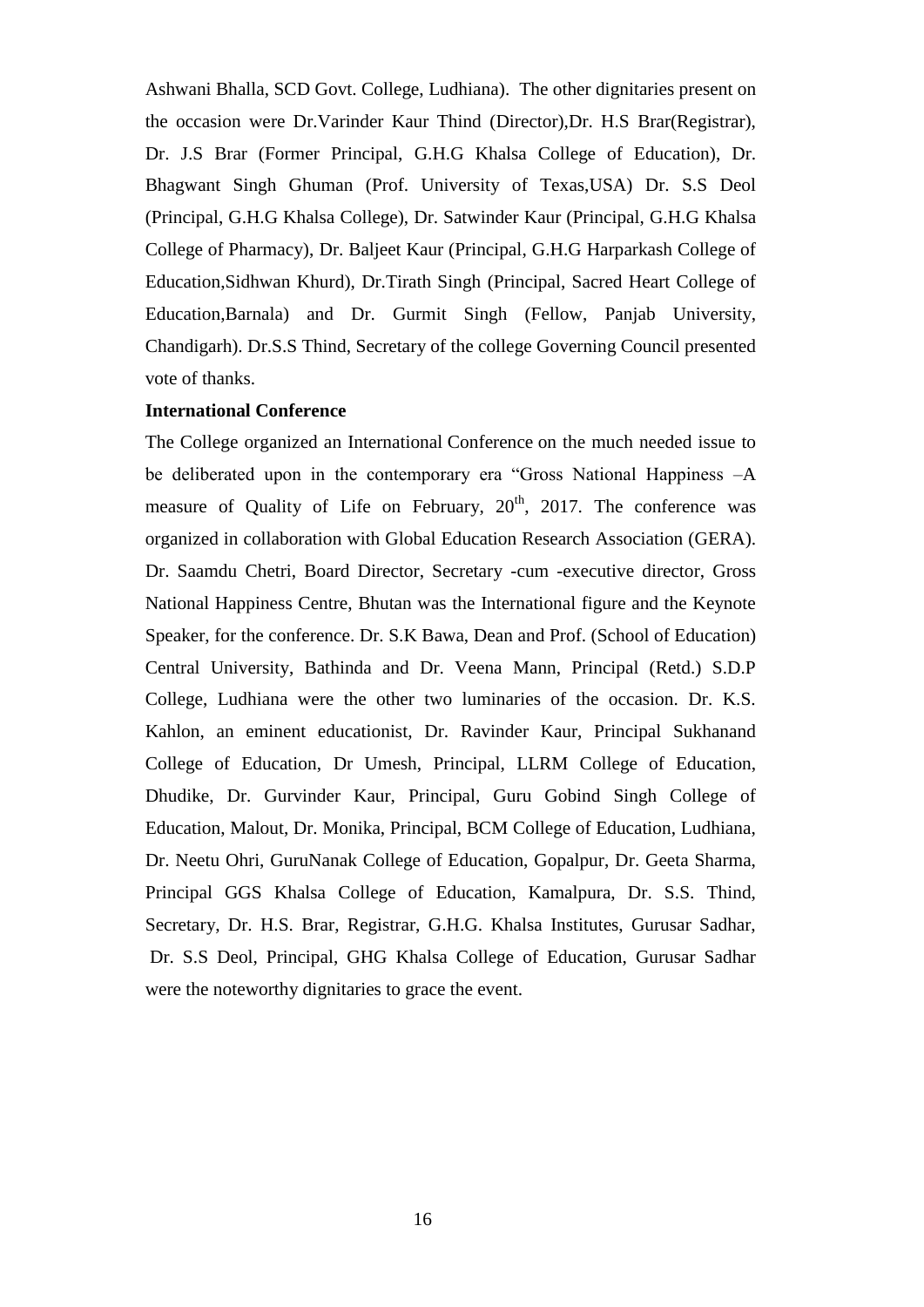#### **ALUMNI MEET**

Nostalgia was at its peak at G.H.G Khalsa College of Education,Gurusar Sadhar on the occasion of Alumni meet on May 7, 2017. More than 200 alumni from different batches attended the meet, organized by Alumni Association of the college under the patron ship of Dr. Sarbjit Kaur Principal of the college and Prof. Rachhpal Singh, Working Secretary of the Alumni Association of the college. Those present on the occasion included Dr. H.S Brar, Registrar G.H.G Khalsa Colleges, Gurusar Sadhar, Dr. J.S Brar, Former Principal, G.H.G Khalsa College of Education, Dr. Santokh Singh, District Science Supervisor,S. Joginder Singh Rana,Principal M.B.B.S College of Education College, Mansowal,S. Succha Singh Talwara, State Awardee, S.Sarbjit Singh, D.E.O, Ludhiana, Mr. Harkirpal Khatana, Officer, Indian Revenue Services, Ludhiana,S. HardevMullanpur,Member Democratic Front,S. Jaswinder Singh Sodhi,Chairman Rising Sun Sr. Sec.School, Barnala, S. Baltej Singh Gill, Mandi Ahmedgarh, S. Sukhdev Singh, Retd. Lecturer,Jagraon, S. Manjit Singh Toor, Dept. of Economics, PAU, Ludhiana, S. Gurbir Singh, and S.Jaskaran Singh, Lectures from Govt. Schools. A cultural programme was also organized on the occasion in which students of the college presented folk songs along with traditional dance performance. Prof. Rupinderjit Kaur was the stage secretary for the event.

#### **ACCOLADES IN SPORTS**

The current session was again an eventful one for the sports wing of the college. Regular coaching sessions provided by Prof. Gurmeet Singh helped the athletes and players to hone and sharpen their skills which they displayed on the Panjab University Grounds.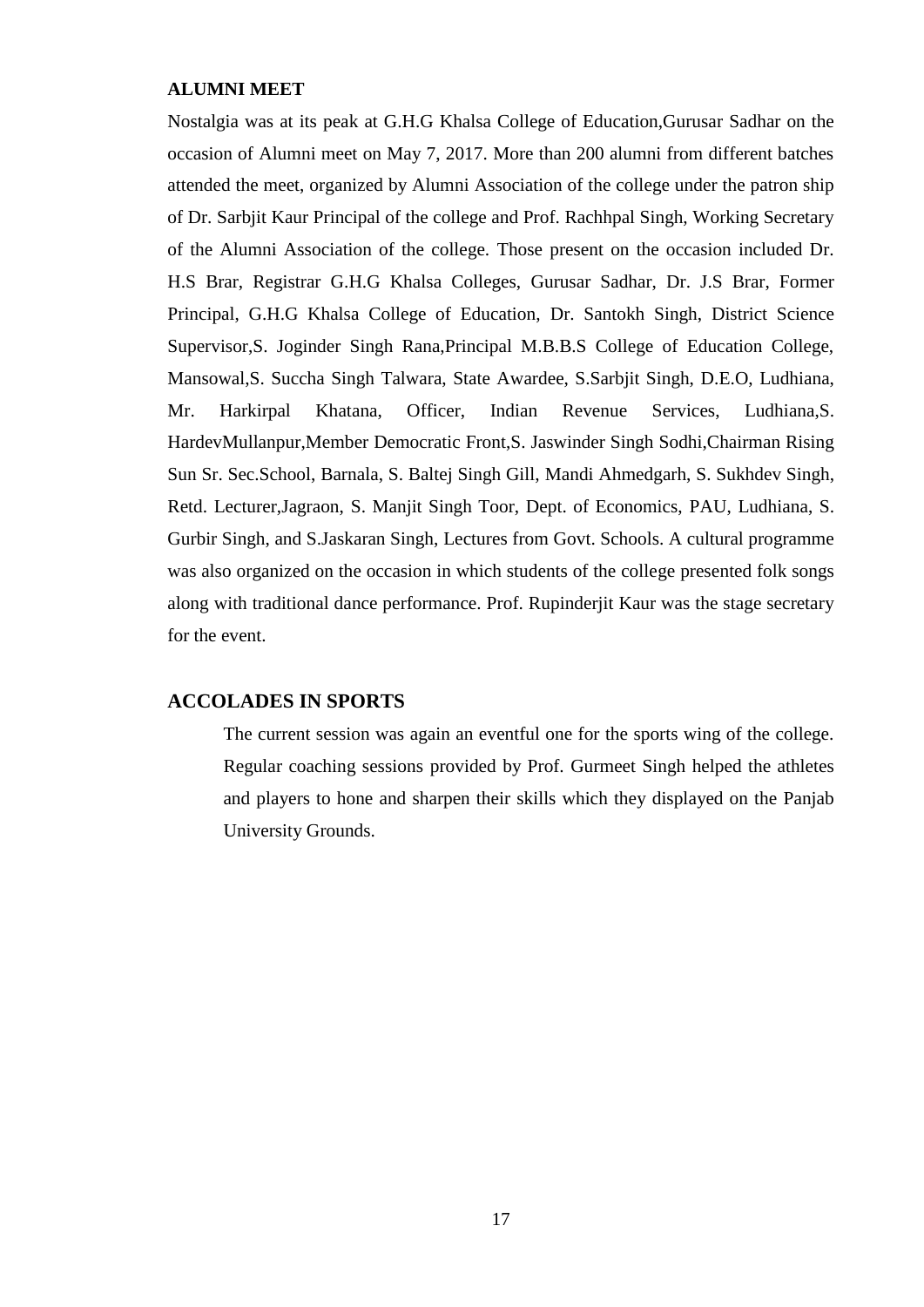**The college won the Panjab University Overall Runner's up Trophy in Sports- Session 2016-17**

| Name of the            | <b>Event</b>         | <b>Position/medal</b> |
|------------------------|----------------------|-----------------------|
| participant            |                      |                       |
| Abhikaran, Harmanjot,  | Race<br>Relay        | Gold                  |
|                        | (Boys)               |                       |
| Abhikaran Singh        | Shotput(Boys)        | Gold                  |
| <b>Harmanjot Singh</b> | 800 mtrs             | Gold                  |
| <b>Harmanjot Singh</b> | 800 mtrs             | Silver                |
| <b>Beant Singh</b>     | Long Jump            | <b>Bronze</b>         |
| Abhikaran Singh        | Discuss Throw        | <b>Bronze</b>         |
| Gurwinder Singh        | <b>Javelin Throw</b> | <b>Bronze</b>         |
| Jaswinder Kaur         | Long Jump            | Silver                |
| <b>Jaswinder Kaur</b>  | 100 mtrs             | <b>Bronze</b>         |

**Panjab University Annual Athletic Championship Evening and Education Colleges Dec. 28 & 29, 2016**

# **The College Sports Team (Boys) won:-**

# **Gold Medal in Football**

# **Team players**

| Satnam Singh    | <b>Beant Singh</b>     | Abhikaran Singh     | Gurwinder Singh      |
|-----------------|------------------------|---------------------|----------------------|
| Gurharman Singh | <b>Harmanjot Singh</b> | RajanPuri           | Manpreet Singh       |
| Mandeep Singh   | Gagandeep Singh        | Arjinderpreet Singh | <b>Gurjant Singh</b> |
| Kamaljeet Singh | Simranjit Singh        | Ramandeep Singh     |                      |
| Sukhchen Singh  | Anmol Singh            | Kulwinder Singh     |                      |

# **Silver Medal in Kabaddi**

# **Team players**

| Satnam Singh         | <b>Beant Singh</b>     | Abhikaran Singh     |
|----------------------|------------------------|---------------------|
| <b>Gurjant Singh</b> | <b>Harmanjot Singh</b> | RajanPuri           |
| Mandeep Singh        | Mandeep Singh          | Arjinderpreet Singh |
| Anmol Singh          | Simranjit Singh        | Ramandeep Singh     |
| Sukhchen Singh       |                        |                     |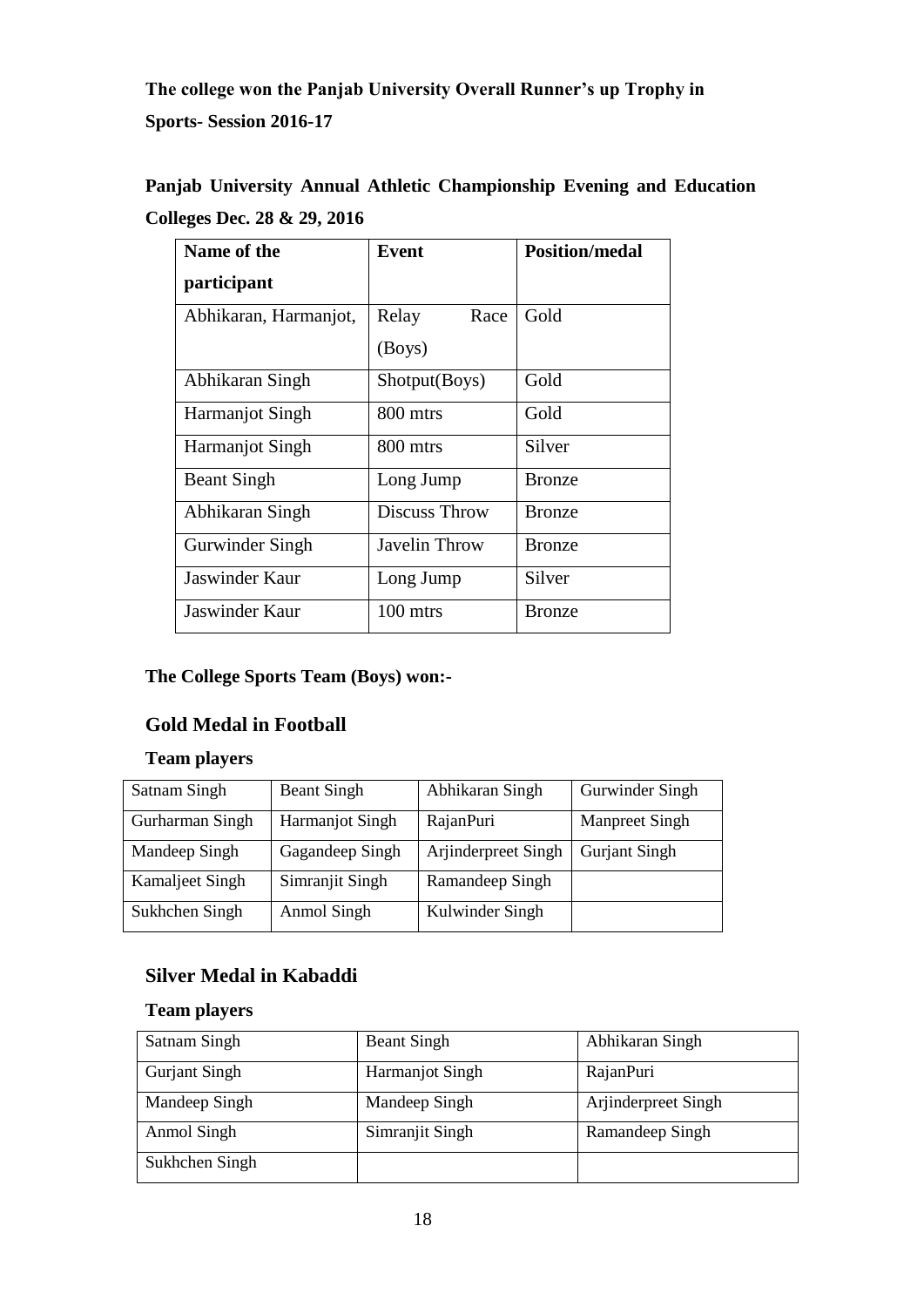### **Bronze Medal in Volley Ball**

#### **Team Players**

| Satnam Singh           | Gurharman Singh | Simranjeet Singh    |
|------------------------|-----------------|---------------------|
| <b>Harmanjot Singh</b> | RajanPuri       | <b>Beant Singh</b>  |
| <b>Gurjant Singh</b>   | Abhikaran Singh | Arjinderpreet Singh |
| Mandeep Singh          | Ramandeep Singh |                     |

#### **Bronze Medal in Badminton**

#### **Team Players**

| Satnam Singh   Harjinder Singh   Gurharman Singh   Beant Singh |  |
|----------------------------------------------------------------|--|
|----------------------------------------------------------------|--|

# **ANNUAL ATHLETIC MEET 2016 – 2017**

GHG Khalsa Institutes, Gurusar Sadhar, Ludhiana organized its  $66<sup>th</sup>$  Annual Athletic Meet. This mega event was a joint venture of the three sister institutes viz. GHG Khalsa College, GHG Khalsa College of Education and College of Pharmacy, Gurusar Sadhar (Ludhiana) The honorable Chief Guest for the Athletic Meet was the Hockey Star Sukhvir Singh Grewal Director, Training and Curriculum, Punjab Institute of Sports Chandigarh. S. Manjit Singh Gill, President, Dr. S.S. Thind, Secretary, Dr. H.S. Brar, Registrar, Members of Management*,* S. Manjeet Singh Khattra, Former Principal, Dr. Swaranjeet Singh Deol,Principal G.H.G Khalsa College Gurusar Sadhar, Dr. SatwinderKaur, Principal, G.H.G Khalsa College of Pharmacy, Gurusar Sadhar , Dr. SarbjitKaur Ranu, Principal G.H.G Khalsa College of Education, Gurusar Sadhar and Principal Ram Singh Kular were present to grace the occasion. The event was orchestrated by Prof. Tejinder Singh and Prof. Gurmeet Singh, HOD Physical Education of Degree college and College of Education. The garlanding ceremony was performed by the Chief Guest and other dignitaries.Various field and track events were organized during the sports meet. The event concluded with the National Anthem.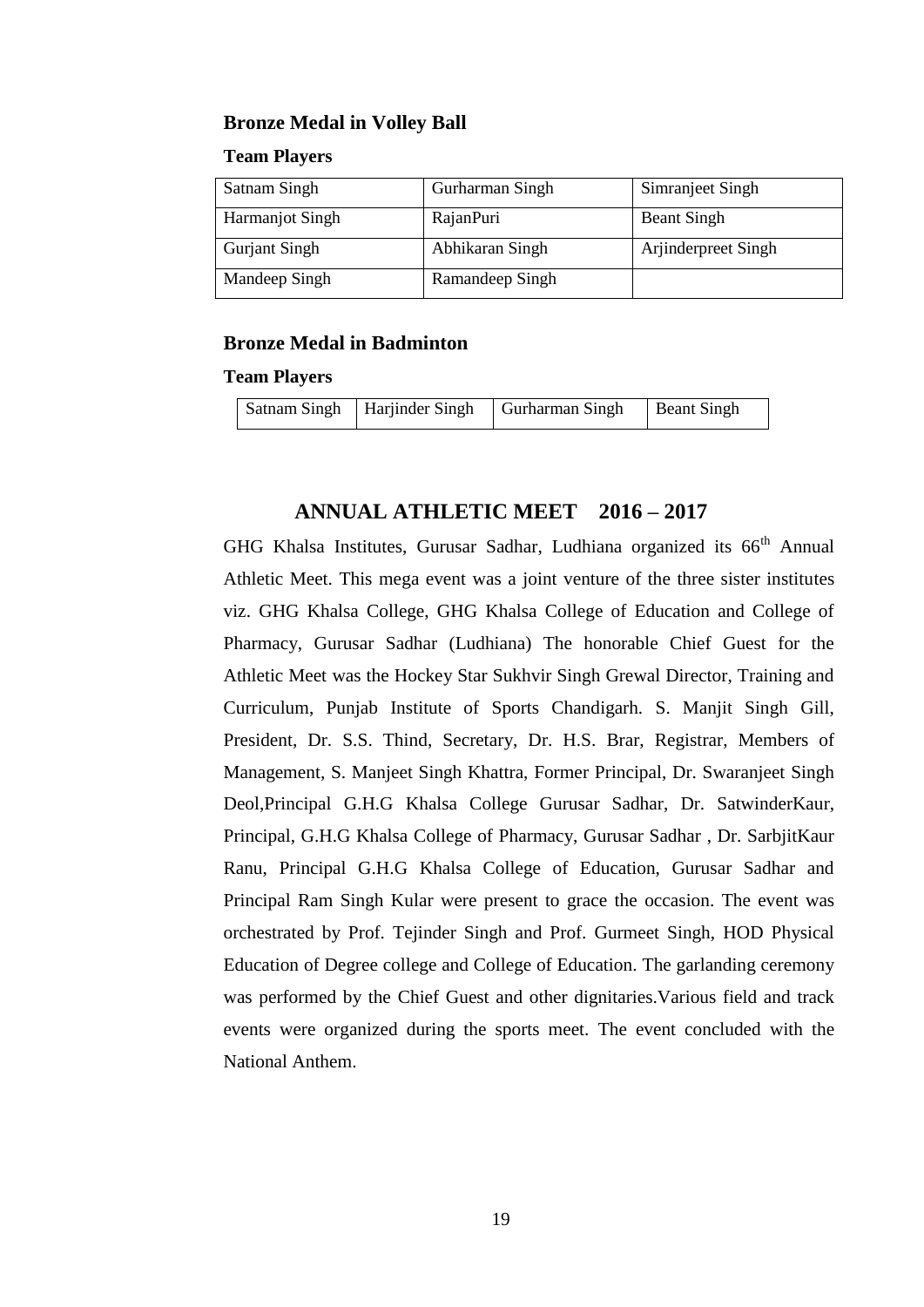| <b>Game / Event</b> | <b>Name</b>            | Roll No. | <b>House</b> | <b>Medal</b> |
|---------------------|------------------------|----------|--------------|--------------|
|                     | Nirmal Singh           | 311      | Hope         | First        |
| Long Jump           | <b>Beant Singh</b>     | 152      | Peace        | Second       |
|                     | <b>Bhupinder Singh</b> | 214      | Peace        | Third        |
|                     | <b>Beant Singh</b>     | 152      | Peace        | First        |
|                     | <b>Bhupinder Singh</b> | 214      | Peace        | Second       |
| 100 Mtr. Race       | Abhikaran Singh        | 165      | Harmony      | Third        |
|                     | <b>Beant Singh</b>     | 152      | Peace        | First        |
| 200 Mtr. Race       | Nirmal Singh           | 311      | Hope         | Second       |
|                     | <b>Manpreet Singh</b>  | 178      | Hope         | Third        |
|                     | Nirmal Singh           | 311      | Hope         | First        |
| 400 Mtr. Race       | Sukhwinder Singh       | 298      | Peace        | Second       |
|                     | <b>Satnam Singh</b>    | 521      | Harmony      | Third        |
|                     | Abhikaran Singh        | 165      | Harmony      | First        |
|                     | <b>Beant Singh</b>     | 152      | Peace        | Second       |
| <b>Shot Put</b>     | <b>Rampal Singh</b>    | 265      | Hope         | Third        |
|                     | Abhikaran Singh        | 165      | Harmony      | First        |
| Discuss Throw       | Sukhwinder Singh       | 298      | Peace        | Second       |
|                     | Gurwinder Singh        | 05       | Peace        | Third        |

**Result of Boys**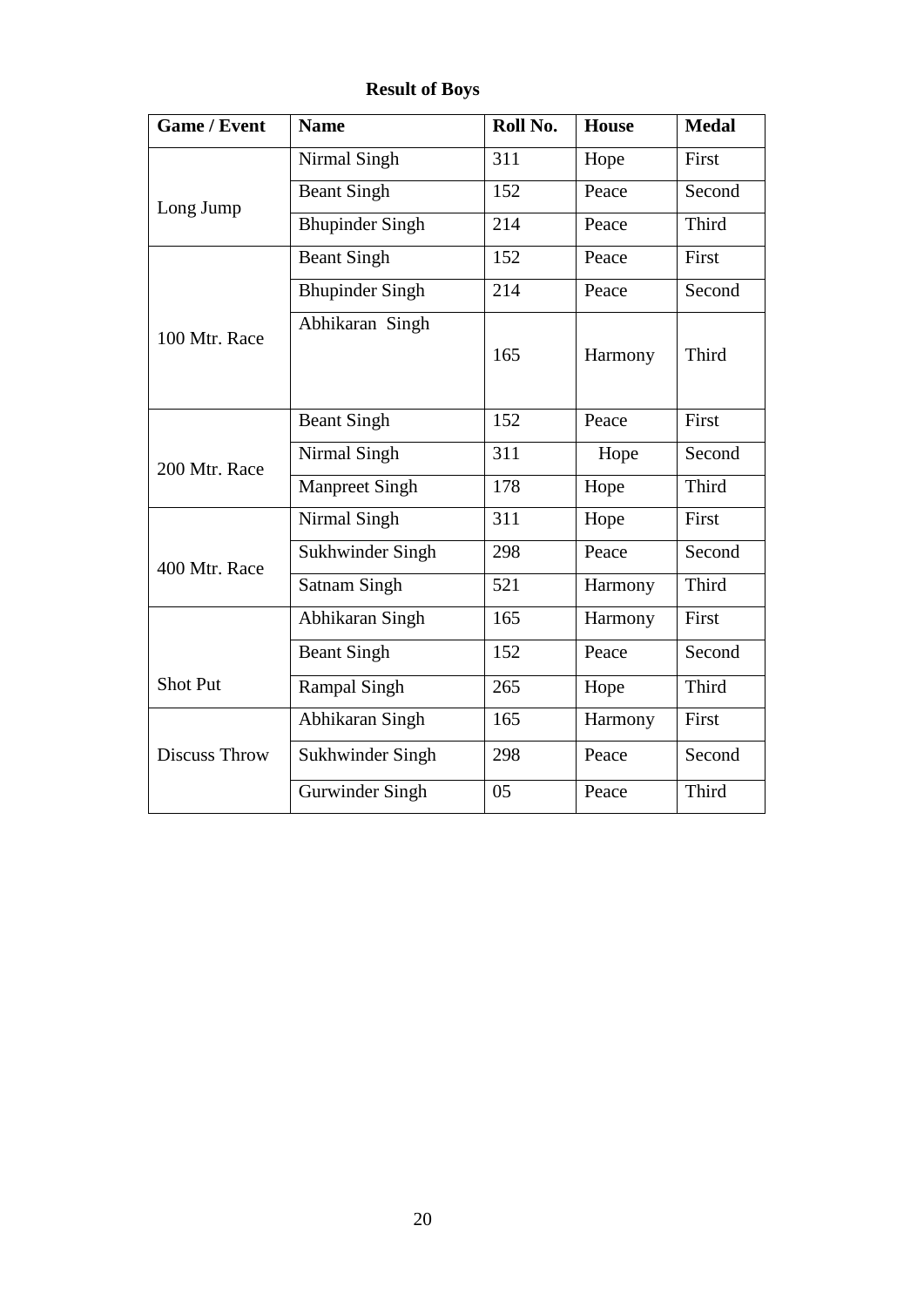| <b>Game / Event</b> | <b>Name</b>    | Roll No. | <b>House</b> | <b>Position</b> |
|---------------------|----------------|----------|--------------|-----------------|
|                     | Jaswinder Kaur | 207      | Hope         | First           |
| 100 Mtr. Race       | Harpreet Kaur  | 318      | Peace        | Second          |
|                     | Pardeep Kaur   | 182      | Peace        | Third           |
|                     | Jaswinder Kaur | 207      | Hope         | First           |
| 200 Mtr. Race       | Harpreet Kaur  | 318      | Peace        | Second          |
|                     | Rachita        | 217      | Hope         | Third           |
|                     | Pardeep Kaur   | 182      | Peace        | First           |
| <b>Shot Put</b>     | Rajnish Kaur   | 175      | Hope         | Second          |
|                     | Kamaljit Kaur  | 512      | Harmony      | <b>Third</b>    |
|                     | Harpreet Kaur  | 610      | Harmony      | First           |
| <b>Discus Throw</b> | Rajnish Kaur   | 175      | Hope         | Second          |
|                     | Pardeep Kaur   | 182      | Peace        | Third           |
| <b>Long Jump</b>    | Jaswinder Kaur | 309      | Hope         | First           |
|                     | Harpreet Kaur  | 318      | Peace        | Second          |
|                     | Ram Devi       | 279      | Hope         | Third           |

**Result of Girls**

o **Beant Singh was declared as the Best Athlete among boys.**

o **Jaswinder Kaur was declared Best Athlete among girls.**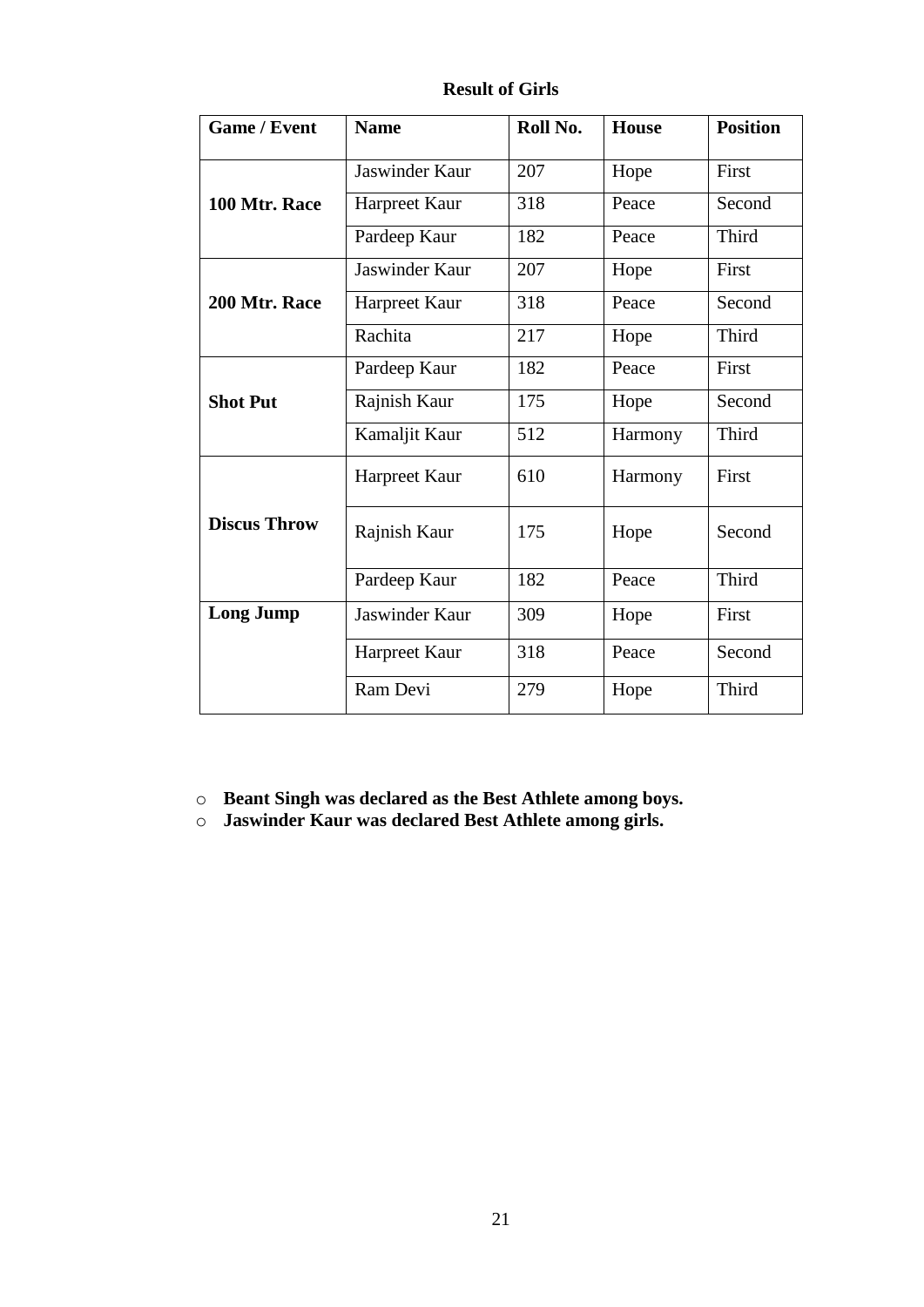# **FINANCIAL HELP/ SCHOLARSHIPS**

The college provides financial assistance to the needy students so, this year too the Students Financial Aid Committee approved scholarships to needy students. Besides **State Merit Scholarship**/**Post-Matric Scholarships/scholarships for Minorities**, the students were provided financial aid from the **Students Aid Fund of the College and from Alumni Association fund** during the current session. A total of **Rs 1,35,000/-** was disbursed among 19 needy students.

| S. No                   | <b>Name</b>             | Roll           | <b>Drawn From</b>              | <b>Amount</b> |  |  |
|-------------------------|-------------------------|----------------|--------------------------------|---------------|--|--|
|                         |                         | N <sub>0</sub> |                                |               |  |  |
| Category A, M.Ed        |                         |                |                                |               |  |  |
| 1.                      | Harpreet Kaur           | 508            | <b>Student Aid Fund</b>        | 12000/-       |  |  |
|                         | Category A, B.Ed        |                |                                |               |  |  |
| 2.                      | Tarandeep Kaur          | 20             | <b>Student Aid Fund</b>        | 12000/-       |  |  |
| 3.                      | Nirmal Singh            | 311            | <b>Student Aid Fund</b>        | 12000/-       |  |  |
| $\overline{4}$ .        | Ajay                    | 276            | <b>Student Aid Fund</b>        | $12000/-$     |  |  |
| 5.                      | <b>Charanpreet Kaur</b> | 17             | <b>Student Aid Fund</b>        | 12000/-       |  |  |
| 6.                      | Hardeep Kaur            | 102            | <b>Student Aid Fund</b>        | $12000/-$     |  |  |
| 7.                      | Gagandeep Kaur          | 315            | <b>Alumni Association Fund</b> | $12000/-$     |  |  |
| 8.                      | Prabhjot Kaur           | 19             | <b>Alumni Association Fund</b> | $12000/-$     |  |  |
|                         | Category B, M.Ed        |                |                                |               |  |  |
| 9.                      | Navdeep Kaur            | 520            | Alumni Association Fund        | 8000/-        |  |  |
|                         | <b>Category B, B.Ed</b> |                |                                |               |  |  |
| 10.                     | Simran                  | 109            | <b>Alumni Association Fund</b> | $8000/-$      |  |  |
|                         | Category C, B.Ed        |                |                                |               |  |  |
| 11.                     | Sahil Sharma            | 161            | <b>Alumni Association Fund</b> | $5000/-$      |  |  |
| 12.                     | Lakhwinder Singh        | 162            | <b>Alumni Association Fund</b> | $5000/-$      |  |  |
| 13.                     | Rajwant Kaur            | 291            | <b>Student Aid Fund</b>        | $5000/-$      |  |  |
| 14.                     | Prabhjot Kaur           | 19             | <b>Student Aid Fund</b>        | $5000/-$      |  |  |
| <b>Category D, B.Ed</b> |                         |                |                                |               |  |  |
| 15.                     | Preeti                  | 34             | <b>Alumni Association Fund</b> | $3000/-$      |  |  |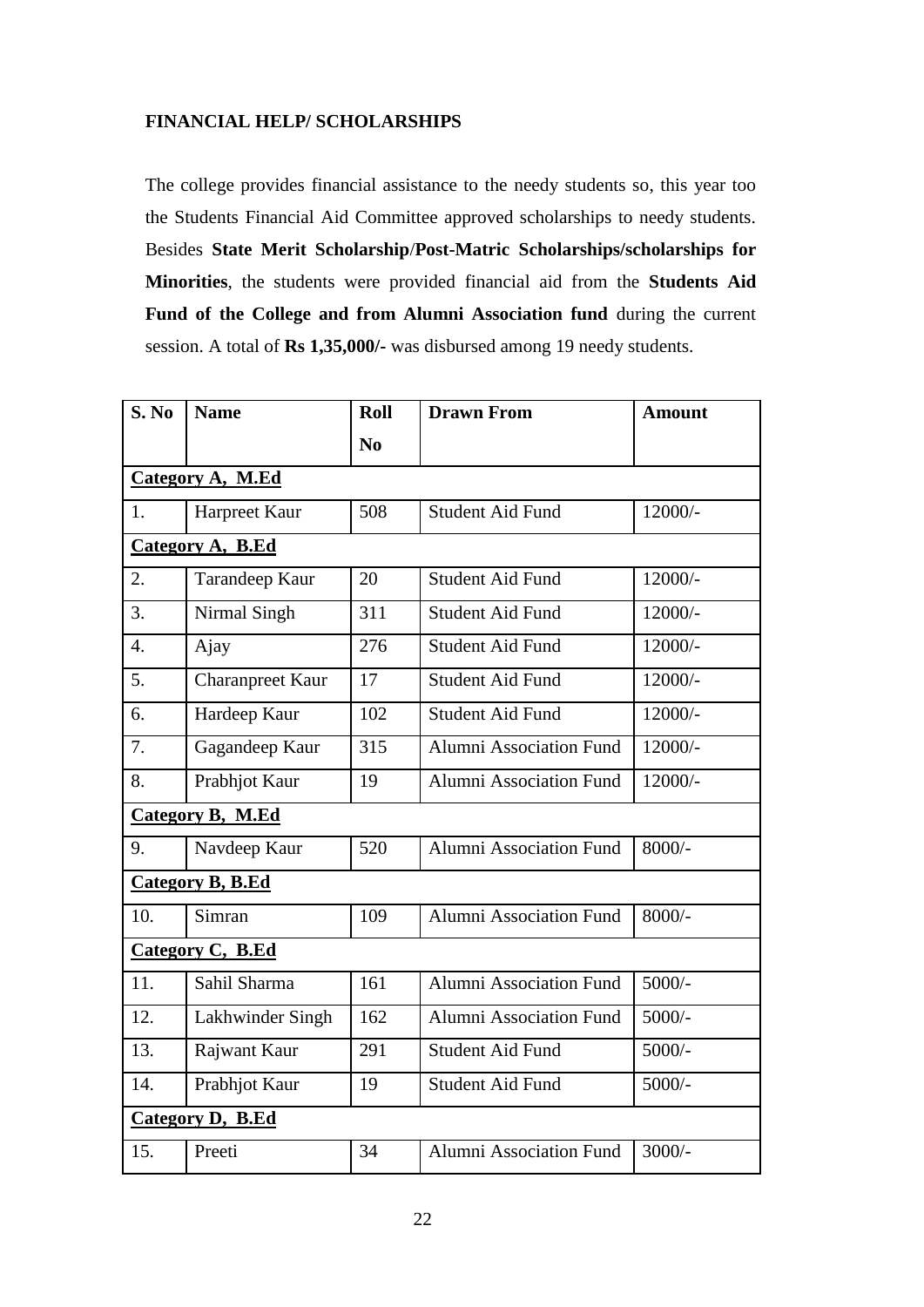# **FACULTY DEVELOPMENT AND CAREER PROGRESSION**

# **Dr. Sarbjit Kaur Ranu (Offg. Principal)**

- Selected as an added member of Senate Punjab University, Chandigarh
- Attended workshop on Internship Programme at GHG Khalsa College of Education, Gurusar Sadhar (2016)
- Attended IDPA International conference at Partap College of Education, Ldh. (2016)
- Presented paper on the topic Creativity in workforce at Moga College of Education, Moga (2016)
- Presented paper on the topic Principles and Techniques of Andragogy and Pedagogy at Guru Ram Das B.Ed College, Jallalabad (2016)
- Presented paper on the topicRole of NAAC and NCTE at Kenway College of Education, Abohar (2016)
- Presented paper on the topic Life skills Training of Adolescents at Mata Sahib Kaur Khalsa College of Education, Dhamo Majra, Patiala (2016)
- Presented paper on the topic Present state of Quality Teacher Education Institutions in India: Inspections and Recognition Practices at Guru Gobind Singh College of Education, Malout (2016)
- Presented paper on the topic Governance in 21st century at Punjabi University, Patiala (2016)
- Presented paper on the topic Dalit identity, Transformation and Assertion in Punjab at Sant Baba Bhag Singh Memorial College, Moga (2016)
- Presented paper on the topic Impact of Globalization on culture at SBBSM College of Education, Sukhanand (2016)
- Presented paper on the topic Academic Integrity and Plagiarism at GHG Khalsa College of Education, Gurusar Sadhar and Current Scenario and Future Perspectives in Pharmaceutical Research at GHG Khalsa College of Pharmacy, Gurusar Sadhar (2016)
- Presented paper on the topic Standards Building for Quality Enhancement in Teacher Education Institutions at DAV College of Education, Fazilka (2016)
- Presented paper on the topic Fostering Life Skills in Education at Guru Nanak College of Education, Gopalpur (2016)
- Presented paper on the topic Strengthening Life Skills through Education at LPU (2016)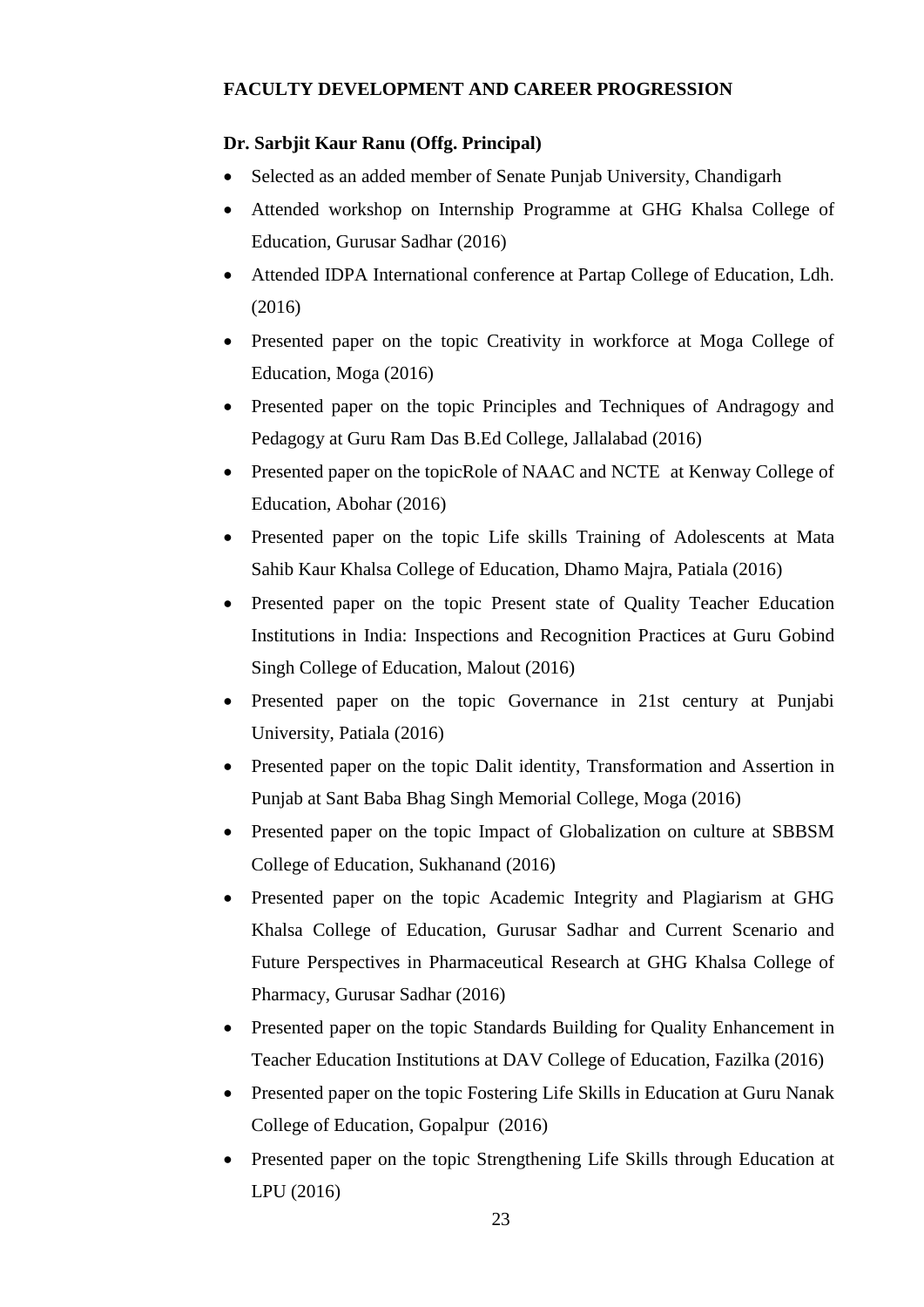- Presented paper on the topic Ethical Perspectives in Economic Globalization at Malwa Central College of Education, Ludhiana. (2016)
- Attended national Seminar on Leadership Role of Teacher Education Institutions in the Present Scenario a GHG Harparkash College of Education for Women, Sidhwan Khurd, Ludhiana (2017)
- Presented paper on the topic Value Education at LLRM College of Education, Dhudhike (2017)
- Presented paper on the topic Gross National Happiness- A Measure of Sustainable Wellbeing at GHG Khalsa College of Education, Gurusar Sadhar (2017)
- Presented paper on the topic Challenges for Gross National Happiness at GHG Khalsa College of Education, Gurusar Sadhar (2017)
- Presented paper on the topic Environmental Approach to Education: An Indian Perspective at SDS College of Education for Women, Lopon, Moga (2017)
- Presented paper on the topic Teachers as Researchers at Partap College of Education, Ludhiana (2017)
- One Ph.D. Research Scholar under her guidance was awarded degree.

# **Dr. Manu Chadha**

- Two Ph.D research scholars under her guidance were awarded degrees.
- Got published a scale on Teacher's Workplace Stress by National Psychological Corporation, Agra 2016.
- Published a paper on the topic Self-Confidence of Adolescent in Relation To their Gender and Locale in Pillai Journal of Educational Research and Technology ISSN No. 2249-4367, I(I), January- June, 2016
- Published a paper on the topic Study of empowerment and Work Motivation of Teachers in Regard to Gender and Type of Institutions in International Multidisciplinary E-Journal ISSN no 2277-4262 ,Vol-V, Issue–IV, April 2016
- Published a paper on the topic Empowerment of Teachers in Relation to their Work Motivation in International Research Journal of Human Resources and Social Sciences ISSN No. 2394-4218 ,Vol. 3, Issue 4, April 2016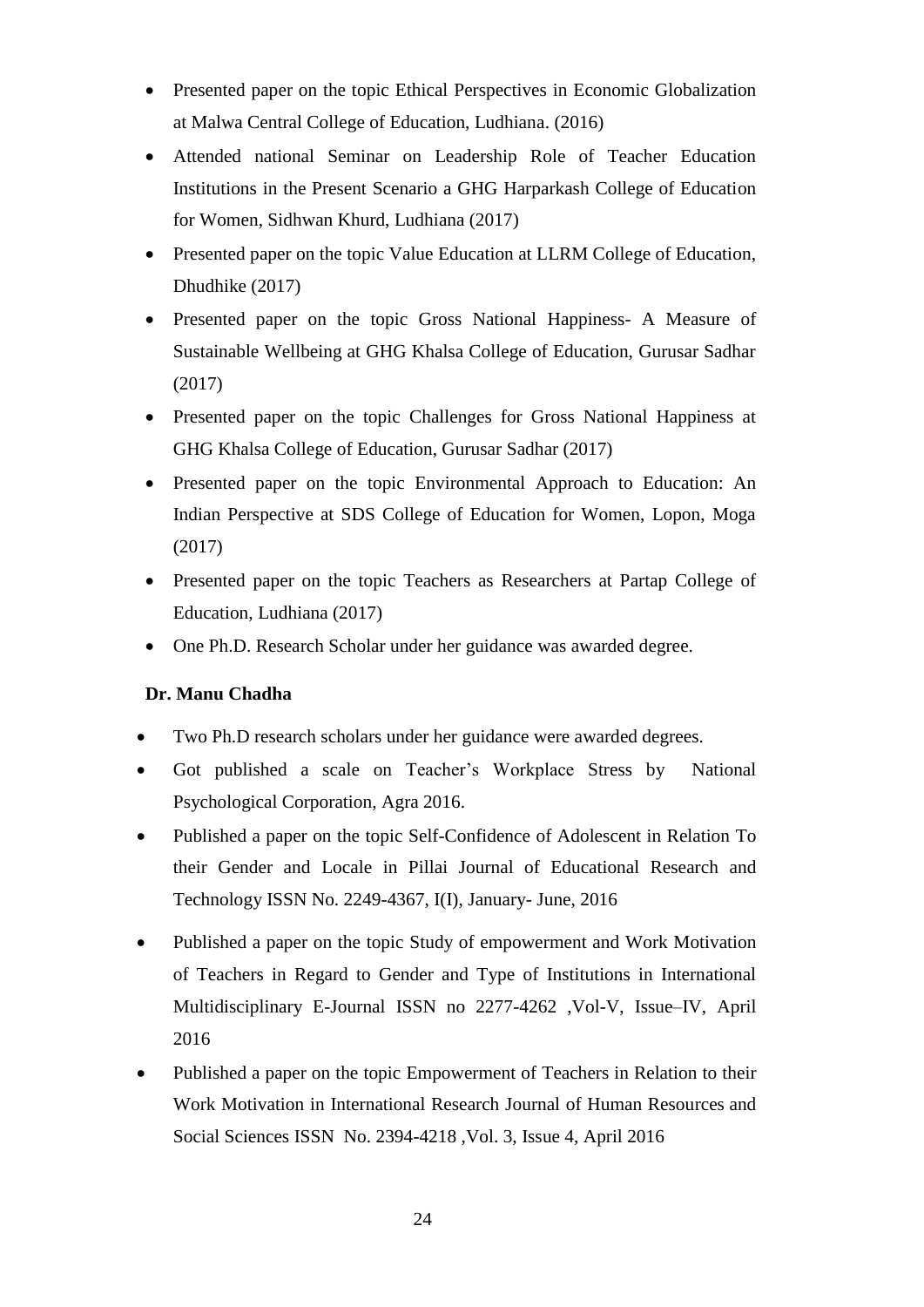- Presented paper at a National Level seminar organized by G.H.G Khalsa College of Education, Gurusar Sadhar on  $19<sup>th</sup>$  Nov. 2016 on the theme Role of Research in Quality Education
- Presented a paper on Happiness-A Way to Holistic Development in International Conference held at G.H.G. Khalsa College of Education, Gurusar Sadhar on Feb 20, 2017.

# **Prof. Rachhpal Singh**

- Submitted PhD Thesis in Department of Education, Panjab University, Chandigarh.
- Published a paperon the topic Construction and Standardization of Achievement Test in Mathematics in Peer Reviewed international Journal Associated Asia Research Foundation (AARF) ISSN (o) ISSN(P): (2394- 4218) IF- 3.866 Vol. 3, Issue 10,October – 2016 Page139-145
- Published a paper on the topic Work Motivation of Teachers as a Predictor of their Job Satisfaction' in Peer Reviewed International Multidisciplinary E-Journal ISSN:2277-4262 SJIF:4.762 Vol. - V, issue -9 Sept 2016.
- Published a paper on the topic Globalization and Its Impact On Politics And Culture in peer reviewed International Multidisciplinary E-Journal ISSN:2277-4262 SJIF:4.762
- Published a paper on the topic Globalization and Its Impact on Politics and Culture'in the book ' Human rights, Culture and Education in Emerging Globalized world' published by SDS College of Education, Lopon Sept 2016.
- Published a paper Ethical Issues in the Contemporary Globalization Phenomena in the book Life Box Published by Tagore College of Education, Moga
- Published a paper on the topic Construction and Standardization of Achievement test in Mathematics in GHG Journal of Sixth Thought in September 2016 issue
- Published a paper on the topic The Importance of Value Education in Schools in the book published by LLRM College of Education, Dhudike March 2017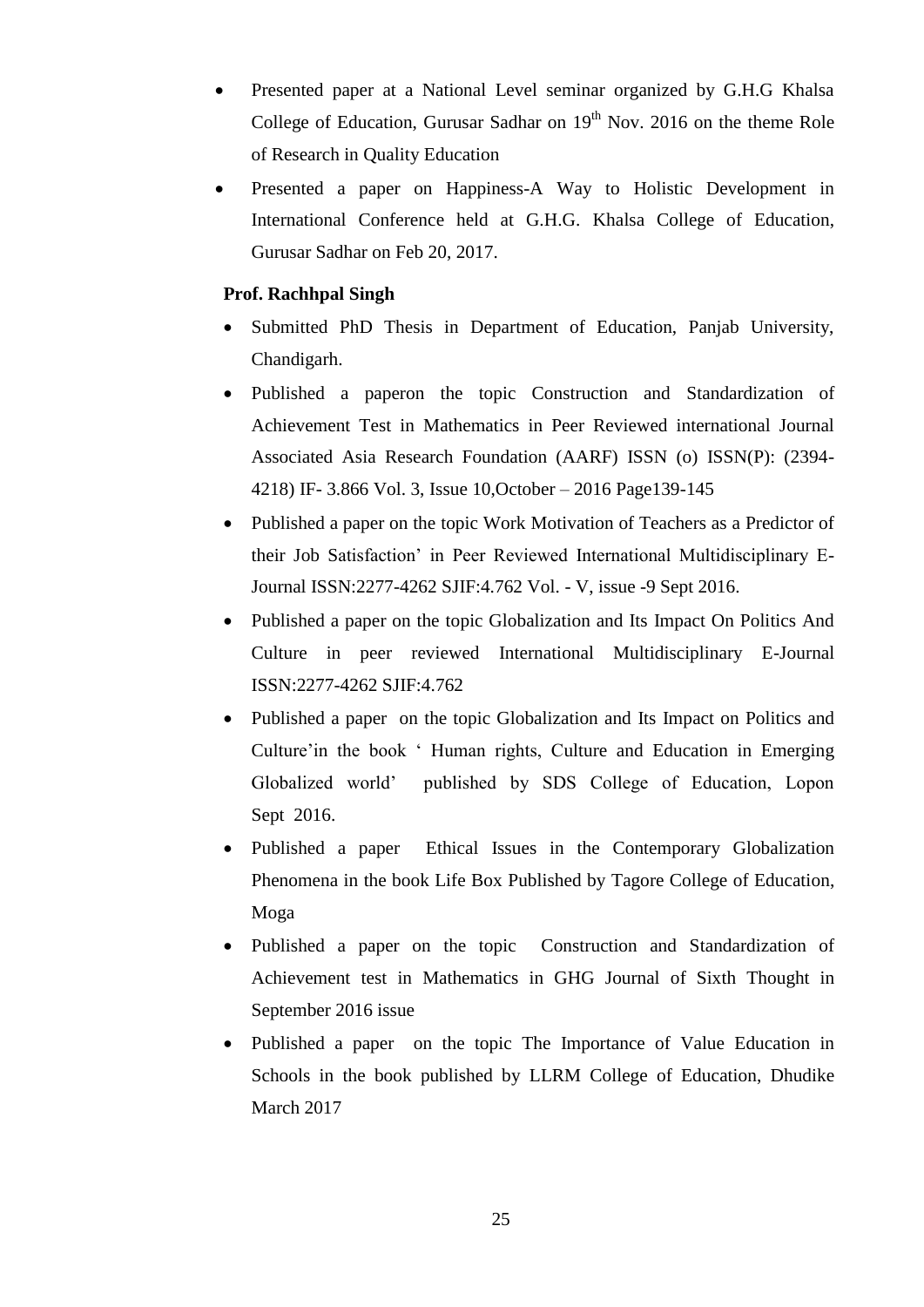- Published a paper on Role of Technology in Developing Social Harmony in the book published by Jawala Devi College of Education, Sanghol March 2017.
- Published a paper in the Journal GHG Journal Of Sixth Thought ISSN -2348- 9936 March 2017 issue.
- Participated in National Seminar on the theme Role of Academic Institutions in the Development of Truthful Human Being All India Pingalwara Charitable Society, Manawala, Amritsar onSept. 3-4, 2016.
- Presented a paper in National Seminar on the theme Role of Research in Education at GHG Khalsa College of Education, Gurusar Sadhar on November 19, 2016.
- Presented a paper in National Seminar on the theme Inclusive Education: From Policies to Practices' at Dept. of Education, PU Chandigarh on December 13, 2016.
- Presented a paper/poster in international conference on the theme Gross National happiness- A measure of quality of life at GHG Khalsa College of Education, Gurusar Sadhar on February, 20 2017
- Presented a paper in National Seminar on the theme Importance of Value Education in schools at LLRM College of Edu., Dhudike on March 4. 2017
- Presented a paper in National Seminar on the theme Role of Technology in Developing Social Harmony at Jawala Devi College of Education, Sanghol on March 8, 2017
- Presented a paper in National Seminar on the theme Engaging Learners Through Peer-tutoring at Guru Nanak College of Education, Gopalpur on March 22, 2017.
- Participated as contingent Incharge in the workshop on the theme Digital India at Dept. of NSS, Panjab University, Chandigarh sponsored Ministry of Electronics & IT, Govt. of India on Sept 20, 2016.

# **Prof. Jasleen Kaur**

- **Selected as Member Board of Studies,Panjab University,Chandigarh from 2017-2020.**
- Presented paper at a National Level seminar organized by G.H.G Khalsa College of Education, Gurusar Sadhar on  $19<sup>th</sup>$  Nov. 2016 on the theme Role of Research in Quality Education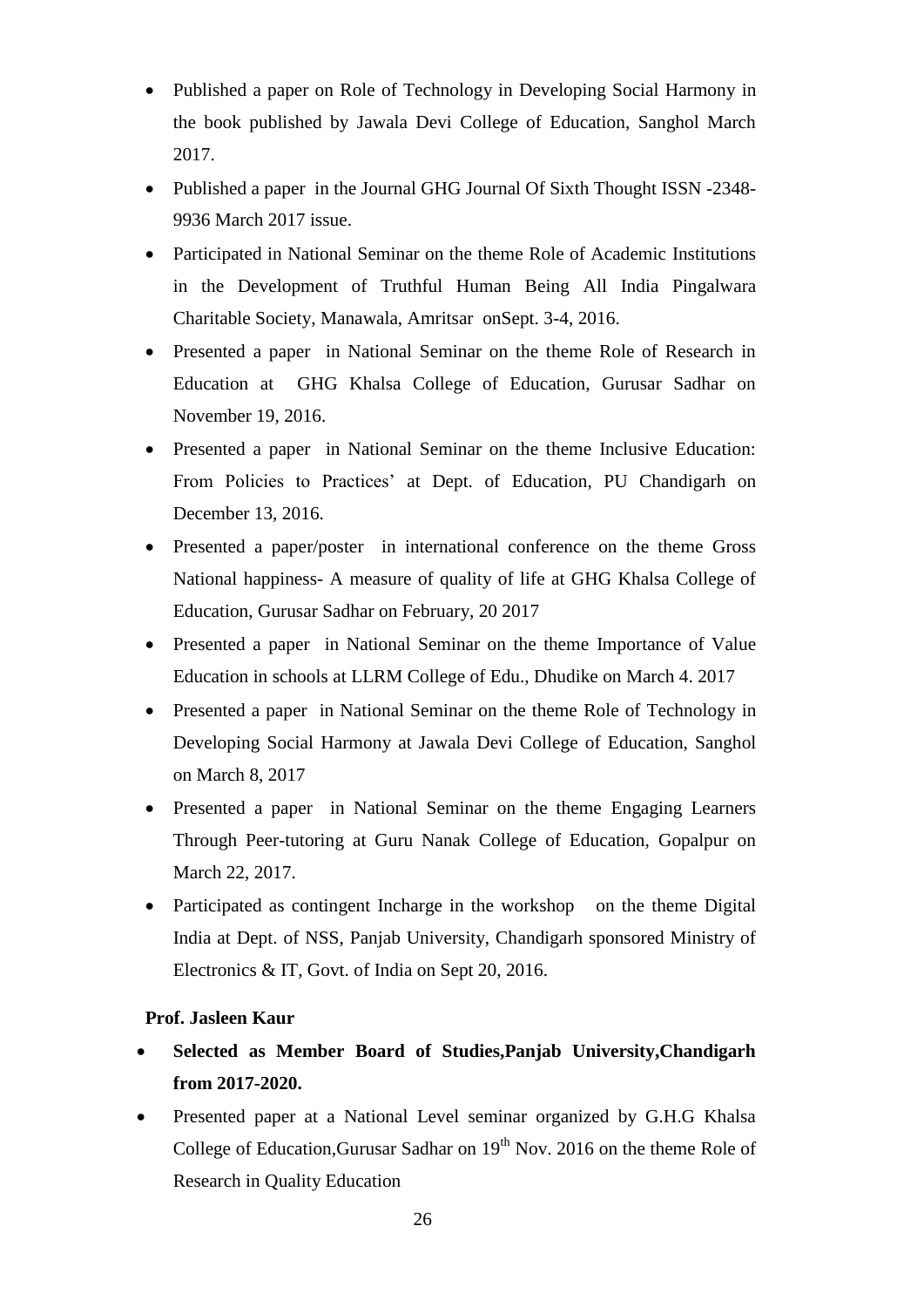Presented a paper on Happiness-A Way to Holistic Development in International Conference held at G.H.G.Khalsa College of Education, Gurusar Sadhar on Feb 20, 2017.

# **Dr. Guneet Toor**

- Published a paper on A Study of Cybercrime Awareness among Teacher Trainees in International Multidisciplinary e- Journal, 2016, Vol-V, Issue–IV. Page no.122-129
- Published a paper on Dysfunctional Career Thoughts of Adolescents in Relation to Their Career Decision Self Efficacy in International Multidisciplinary e- Journal, 2016, Vol-V, Issue–III, Page 102-114
- Published a paper on A Study of Achievement in Biology in Relation to Emotional Intelligence and Socio-economic Status of Adolescents in International Multidisciplinary e- Journal, 2016, Vol-V, Issue–II. Page 271- 275
- Published a paper on Health, Happiness and Wholeness in the book entitled Gross National Happiness – A measure of quality of life with ISBN 978-93- 85450-04-4
- Published a paper on Action Research: A Tool for Practitioners in the book entitled Quality Research in Teacher Education (in printing)
- Published a paper on Academia Industry collaboration: Best practices in the book entitled Collaboration of Academia and Industry – Need of Quality Education with ISBN 978-93-85449-14-7
- Presented a paper on "Health, Happiness and Wholeness" at International conference on Gross National Happiness – A Measure of Quality of Life on February 20, 2017 at GHG Khalsa College of Education, Gurusar Sadhar, Ludhiana
- Presented a paper on "Cooperative and Collaborative Learning" at national seminar on Reinventing teaching through brain based learning on March 22, 2017 at Guru Nanak College of Education, Gopalpur
- Presented a paper on "Issues in educational research" at International seminar on Quality research in teacher education on March 26, 2017 at Partap College of Education, Ludhiana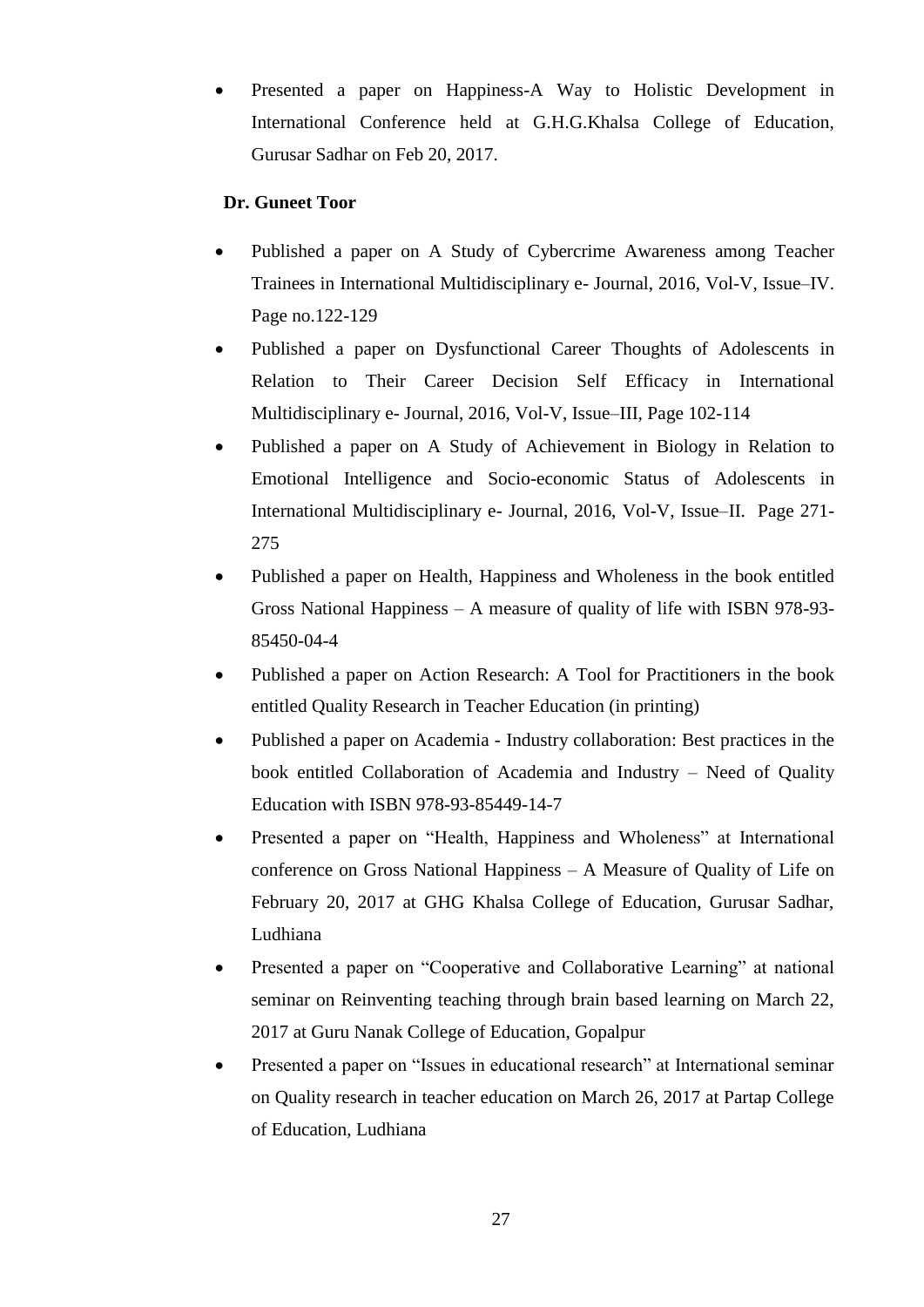# **Prof. Jasvir Kaur**

- Published a paper on "Mental Stress Symptoms, Causes and Management" in International Multidisciplinary E- Journal (ISSN 2277-4262), Vol-V, Issue–10, Oct., 2016.
- Published a paper on 'Human Rights Education in the School Curriculum'. In book 'Education for Human Rights and Culture in an Emerging Era of Globalization' Published by Twenty First Century Publications, Patiala, 2016
- Presented a paper on Issues of Educational Research in International Level Seminar held at Partap College of Education, Ludhiana on March 26, 2017**.**
- Presented a paper on Cooperative Learning and Collaborative Learning in National Level Seminar held at Guru Nanak College of Education, Gopalpur on March 22, 2017.
- Presented a paper on Role of Teachers in Imparting Value Education in National Level Seminar held at L.L.R.M. College of Education, Dhudike, Moga on March 4, 2017.
- Presented a paper on Rashtriya Uchtar Shiksha Abhiyan- A Boon for State Higher Education in National Level Seminar held at S.K. College of Education, Moga on Feb 23, 2017.
- Presented a paper on Happiness-A Way to Holistic Development in International Conference held at G.H.G.Khalsa College of Education, Gurusar Sadhar on Feb 20, 2017.
- Presented a paper on Role of Research in Quality Education in National Level Seminar held at G.H.G.Khalsa College of Education, Gurusar Sadhar on Nov 19, 2016.

# **Dr. Pargat Singh Garcha**

Has been elected as Vice –President,CTE.Punjab and Chandigarh Chapter

### **Books Published**

- Authored a book on Pedagogy of Economics published by National publisher, SG Publication Ltd, Jalandhar, 2016
- Authored a bookon Understanding the Discipline published by National publisher, SG Publication Ltd, Jalandhar, 2016
- Edited a book on Gross National happiness which was published by National publisher, Twenty first Century Publication Ltd, Patiala.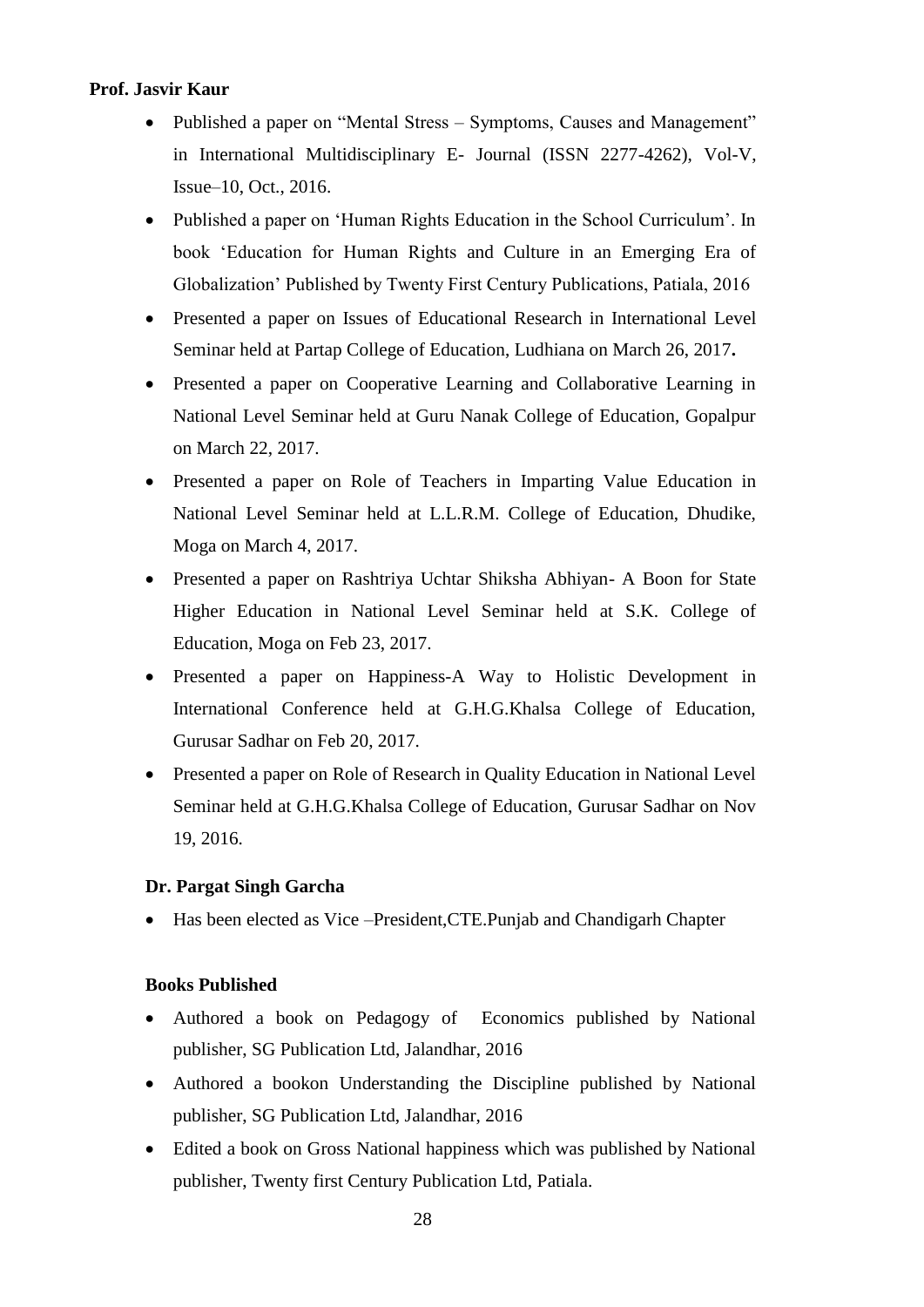### **Papers Published**

- Published on Rural urban Disparities in Higher Education in International Multidisciplinary e–Journal. (71-75) Vol-V, Issue–V, May-2016.
- Published a paper on Effectiveness of Student Team Achievement Division (STAD) on Social Competency of Secondary School Students (23-28) in Indian Streams Research Journal Vol. 6 Issue 4, May - 2016
- Published a paper on Rural urban Disparities in Higher Education in International Multidisciplinary e–Journal. (71-75) Vol-V, Issue–V, May-2016.
- Published a paper on Reflections on Two years Teacher Education Programme in International journal of Education June 2016, Volume 6.
- Published a paper on Women Empowerment: Need of the Hour in Quest International Multidisciplinary Research Journal May, 2016, Volume – V,  $I$ ssue –  $V$
- Published a paper on Social Media and Its Effect on Students in Global Academic Research Journal May – 2016, Volume – IV, Issue – V
- Published a paper on Influence of Gender and Residence on Academic Achievement of Teacher Trainees (1-6) in Pillai Journal of Educational Research and Technology July 2016 Vol. 5 No. 2
- Published a paper on Social Studies Textbook in Context of Exercise and Activities: Perception of School Teachers in Advance studies in Education and management Vol.1 No. 2
- Published a paper on Physical Appearance of 9th Grade Social Studies Textbook: School Teachers' Perception (18-23) in Global Academic Research Journal (18-23) Vol- IV Issue VI June-July 2016
- Published a paper on School Teachers Perception Regarding Social Studies Textbook With special reference to Organization and Presentation of Subject Matter (9-15) in Research Expo IMRJ (9-15) Vol- VI Issue VI June-July 2016
- Published a paper on Attitude of Student Teacher's toward Teacher Eligibility Test: Role of Residence in Parview.
- Published a paper on Does Gender Influence Critical Thinking Skills & Critical Thinking Dispositions of Teacher Trainees? (1-7) in Malwa Journal of Education, Vol 1, No. 7, 2016.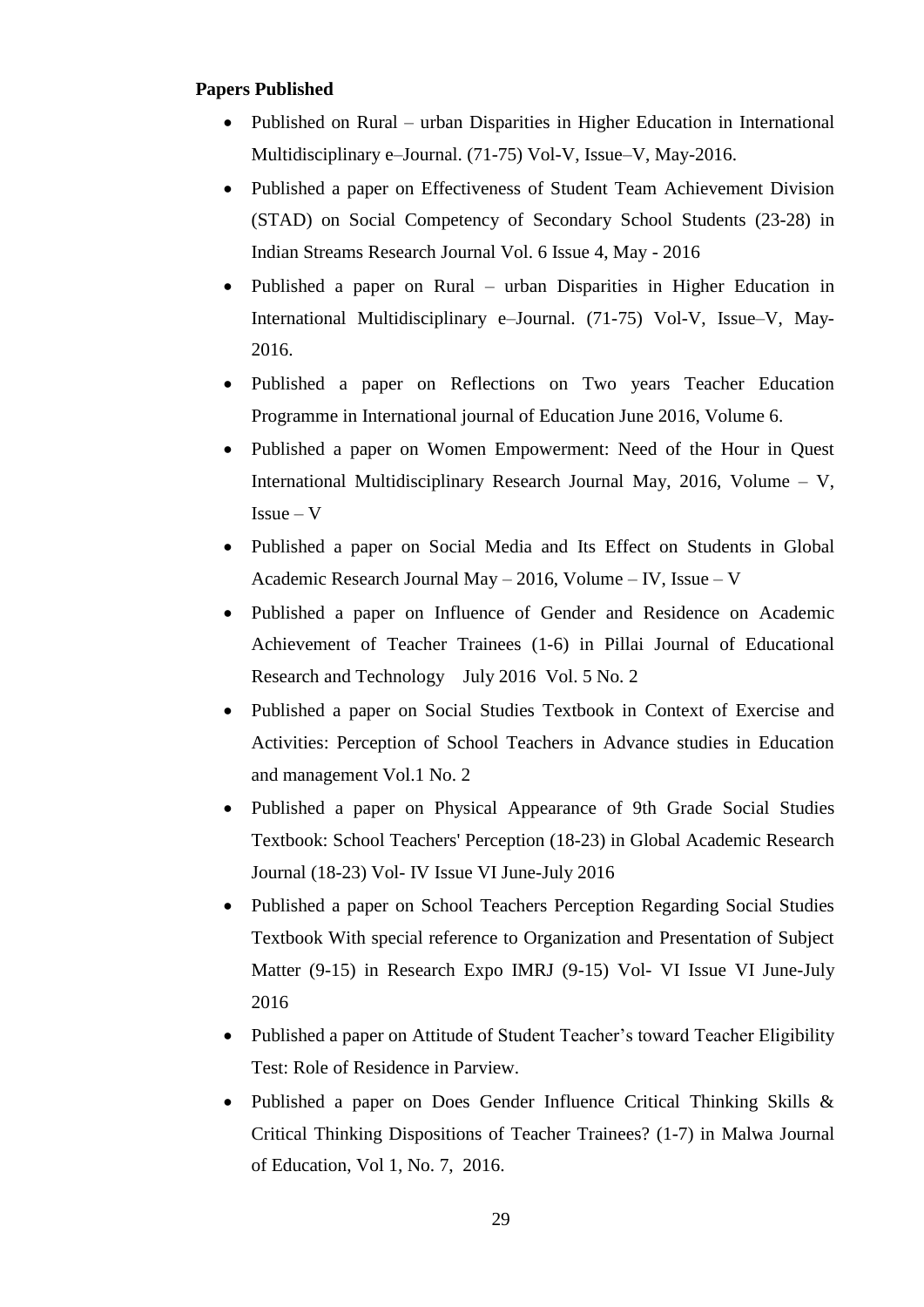- Published a paper on Influence of Gender and Nature of Job on Awareness among Teachers toward Right to Information Act-2005 (23-28) in Vignettes of Research Vol IV IssueVI June-July 2016
- Published a paper on Semester System: A Theoretical Perspective (22-26) in ACME (5.79) Vol IV Issue VI June July 2016
- Published a paper on Attitude of Pre Service Teacher Trainees Toward Semester System: Role of Stream (54-57) in GHG Journal of Sixth Thought Vol. 3 No. 2 Sept, 2016
- Published a paper on Effectiveness of Cooperative Learning on Critical Thinking Skills of Secondary School Students in International Journal of Informative & Futuristic Research Vol. 4 ISSUE 4 Dec. 2016
- Published a paper on Right to Information Act-2005: Awareness among Teachers in Context of their age in Vidya Varta, Jan -2017, Issue 17. Vol-03
- Published a paper on Two Year Teacher Education Courses: Some Observations in Printing Area, International research Journal Jan 17 Issue 25, Vol-01
- Published a paper on Book Review: THE FIRST TEACHER in The Creative Launcher An International & Refereed E-Journal, Vol. I & Issue V, December 2016 Issue.
- Published a paper on Two year B.Ed and Quality in Teaching Learning Process (345-347) in ISBN book, School education: Universalization and quality concerns, 2016, published by Sri Guru Teg Bahadur College of Education, Sehke, Malerkotla.
- Published a paper on Life Skill Based Education for Adolescents in ISBN book published by Mata Sahib Kaur College of Education, Patiala, 2016
- Published a paper on Role of Social Media in Elections in proceedings of the international seminar at Indore.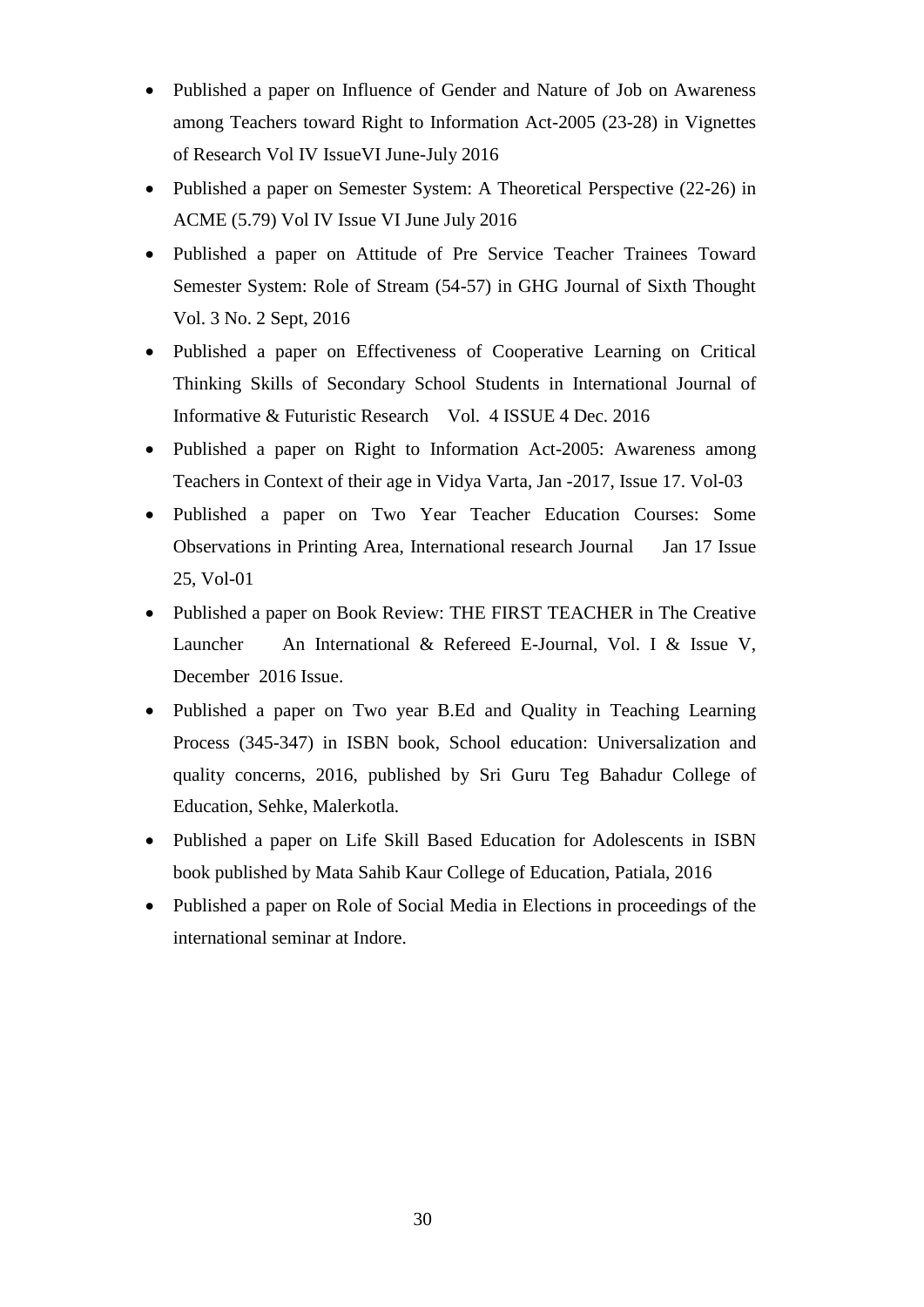## **Dr. Ramandeep Kaur Sidhu**

- Published a Scale on the topic Teacher's Workplace Stress by National Psychological Corporation ,Agra. 2016
- Published a paper on the theme Self-Confidence of Adolescents in Relation to Their Gender and Locale in Pillai Journal of Educational Research and Technology ISSN No. 2249-4367, I(I), January- June,2016
- Published a paper on the theme Educational thoughts and practices: An Anthology in Reference Book Urbanization and Human Rights 978-93- 85446-96-2.
- Published a paper on the theme Education for Human Rights and Culture in an Emerging Era of Globalization in Reference Book Impact of Globalisation on Culture, Human Development 978-93-85448-48-5.
- Published a paper on the theme Life Skills Education –Need of The Hour in ISBN book published by Mata Sahib Kaur College of Education, Patiala, 2016
- Published a paper on the theme Parental encouragement of secondary school students in relation to their gender, faculty and type of school in journal research insight-An international of interdisciplinary studies and research in Humanities Vol. 3 issue 2 Oct 2016.
- Published a paper on the theme Peace Education in India Through Relationship Between Academia and Politics under publication.
- Published a paper on the theme Preservation of Cultural Heritage: The Strategic Role of The Library, Documentation And Museum in Book Education for sustainable development- Vision to Reality 978-93-85447-23-5

# **Dr. Jasbir Kaur**

- Published a paper on Quality Concerns in Teacher Education (Evaluation issues for quality teacher education) in International Journal of Research in Humanities, Arts and Literature IISN NO. 2321-8878, Vol 4 (2), Feb.2016.
- Alienation Scale published by National Psychological Corporation ,Agra. 2016
- Published a paper on 'Study of Self Efficacy among Adolescents in Relation to their Well Being' in International Journal of Humanities and Social Sciences (IJHSS) (ISSN NO. 2319-3948, Vol. 5(3) Apr-May, 2016).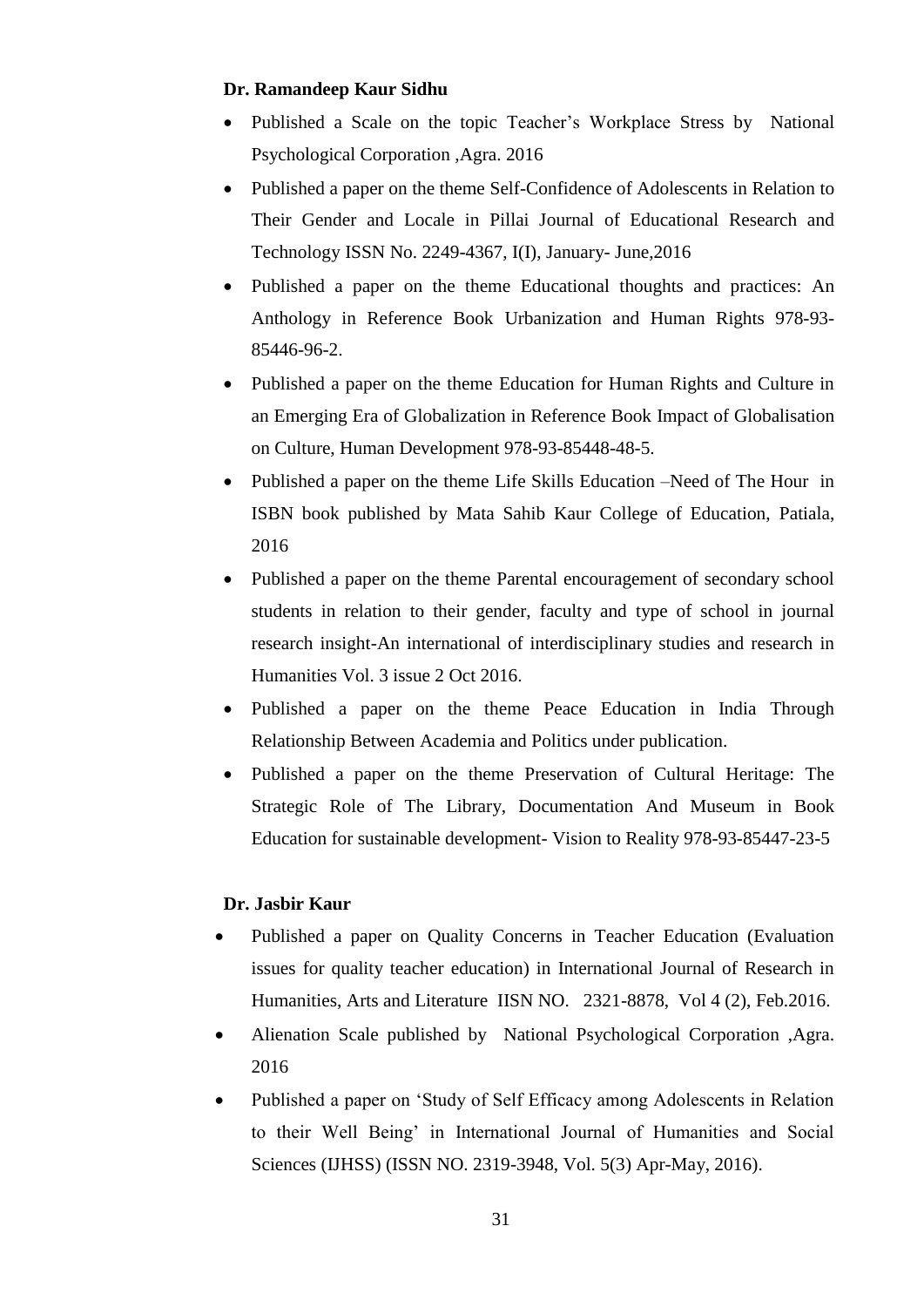- Published a paper on Study of Adjustment among Adolescent Girls Studying in Co-Educational and Non Co- Educational Schools' in International Journal of Allied Practice Research and Review (IISN No. 2350-1294, Vol III (II), 2016 )
- Presented a paper in International Seminar on the theme 'Teacher Education Through Partnership Collaborative Learning communities' held at Partap College of Education, Ludhiana in 2016
- Presented a paper in National Seminar on the theme 'Life Skills Education: Equipping for Life' at Mata Sahib Kaur Khalsa Girls College of Education, Dhamo Majra, Patiala held on  $16<sup>th</sup>$  March, 2016.
- Presented a paper in National Seminar on the theme 'Role of Research in Quality Education' held at GHG Khalsa College of Education, Gurusar Sadhar, Ludhiana on  $19<sup>th</sup>$  Nov. 2016.
- Presented a paper in International Conference on the theme ' Gross National Happiness- A Measure of Quality of Life' held at GHG Khalsa College of Education, Gurusar Sadhar, Ludhiana on 20<sup>th</sup> Feb, 2017
- Presented a paper in International Seminar on the theme ' Issues and Challenges in Educational Research' held at Partap College of Education, Ludhiana on  $26^{th}$  March, 2017

# **Dr. Jagjit Singh**

- Presented a paper in National Seminar on the theme 'Role of Research in Quality Education' held at GHG Khalsa College of Education, Gurusar Sadhar, Ludhiana on  $19<sup>th</sup>$  Nov. 2016.
- Presented a paper on Happiness-A Way to Holistic Development in International Conference held at G.H.G.Khalsa College of Education, Gurusar Sadhar on Feb 20, 2017.

# **Prof. Mini Sharma**

**Presented paper on the topic "Plagiarism: A Challenge before Researchers."**in a National Level seminar organized by G.H.G Khalsa College of Education, Gurusar Sadhar on  $19<sup>th</sup>$  Nov. 2016.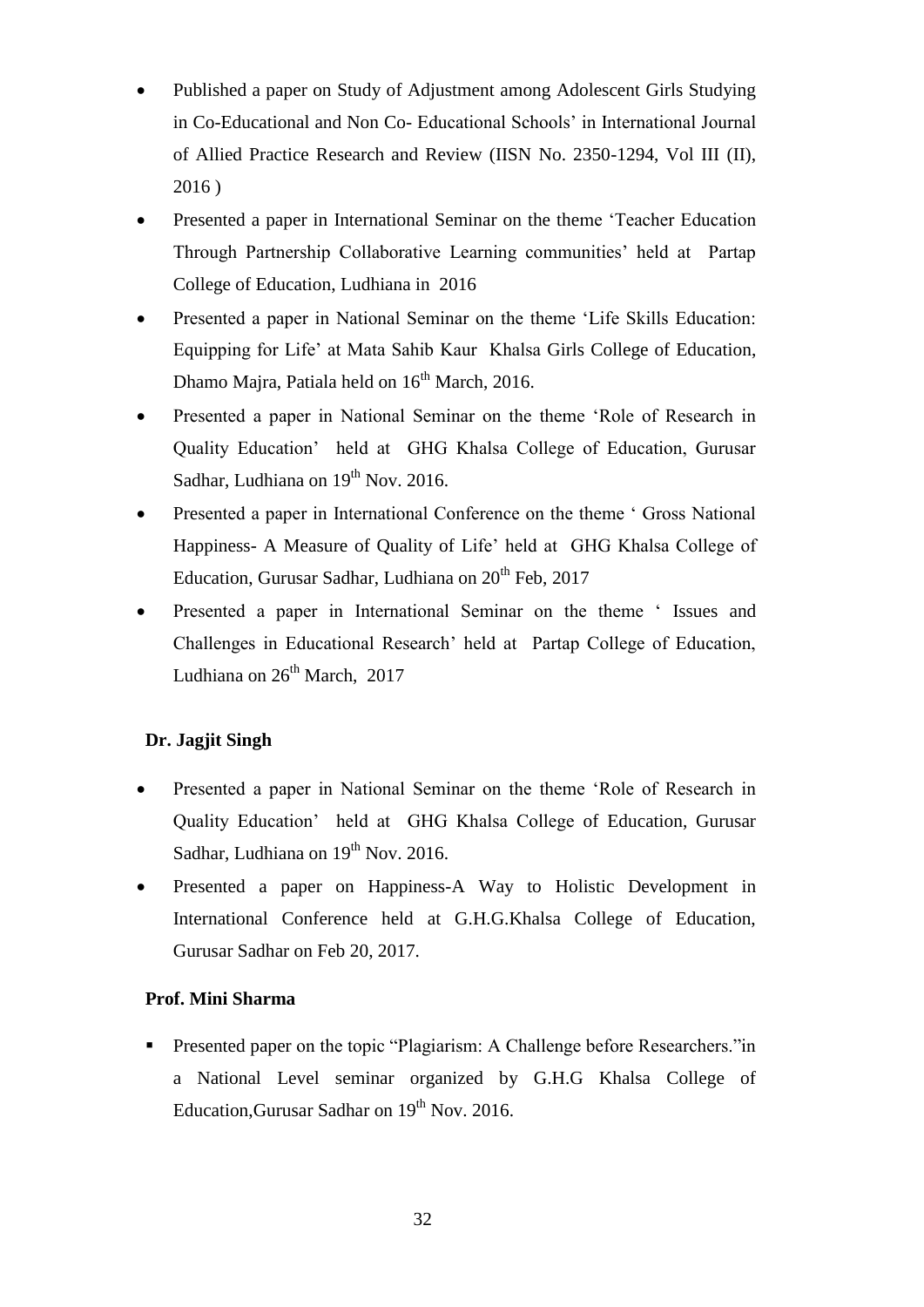Published a paper on the topic "Attitude of Secondary School Teachers Towards Co-Scholastic Aspects of Continuous and Comprehensive Evaluation" in GHG Journal of Sixth Thoughts,ISSN No. 2348-9936, Vol.3 No.2, Sept.2016

# **Prof. Sukhjitpal Kaur**

- Published a paper on Interpersonal Skills Need of the Hour in International Multidisciplinary e-journal (SSN No. 2277-4262 Vol-v, issue–iii, mar-2016).
- Published a paper on Hindi Language and National Integration in International Multidisciplinary e-journal (ISSN No. 2277-4262 Vol-v, issue– i, jan-2016).
- Published a paper on Non formal Education in International Multidisciplinary e-journal (ISSN No. 2277-4262 Vol-v, issue–ii, feb-2016).
- Published a paper on Adult Education in International Multidisciplinary ejournal (ISSN No. 2277-4262 Vol-V, issue–iv, apr-2016).
- Published a paper on Art and Culture in Global Academic Research Journal ( ISSN No. 2347-3592 Vol-iv, issue–v, May-2016).
- Published a paper on Digital Literacy in Research Expo International Multidisciplinary Research Journal (ISSN No. 2250-1630 Vol- vi , issue-v may 2016).
- Published a paper on cognition and its role in learning in quest international multidisciplinary research journal (ISSN No. 2278-4497vol v issue-v may 2016)
- Published a paper on Relevance of Guru Nanak Dev ji's Teachings in Present Scenario in International Multidisciplinary e-journal ( ISSN No. 2277-4262 Vol-v, issue–iv, March-2016).
- Published a paper on Critical Thinking : Need of the Hour'. In Book Life Skill Education –Need of the Hour/Guru Nanak College of Education Gopalpur. 2016 with ISBN No. 978-93-85876-77-6
- Published a paper on Globalization and Culture in S.D.S College of Education Lopon 2016.
- Paper presented on Value Education 08/03/2017 in Smt. Jawala Devi College of Education, Sanghol.
- Published a paper on Role of Research in Quality Education 'in G.H.G Khalsa College of Education Gurusar Sadhar , Ludhiana 2016.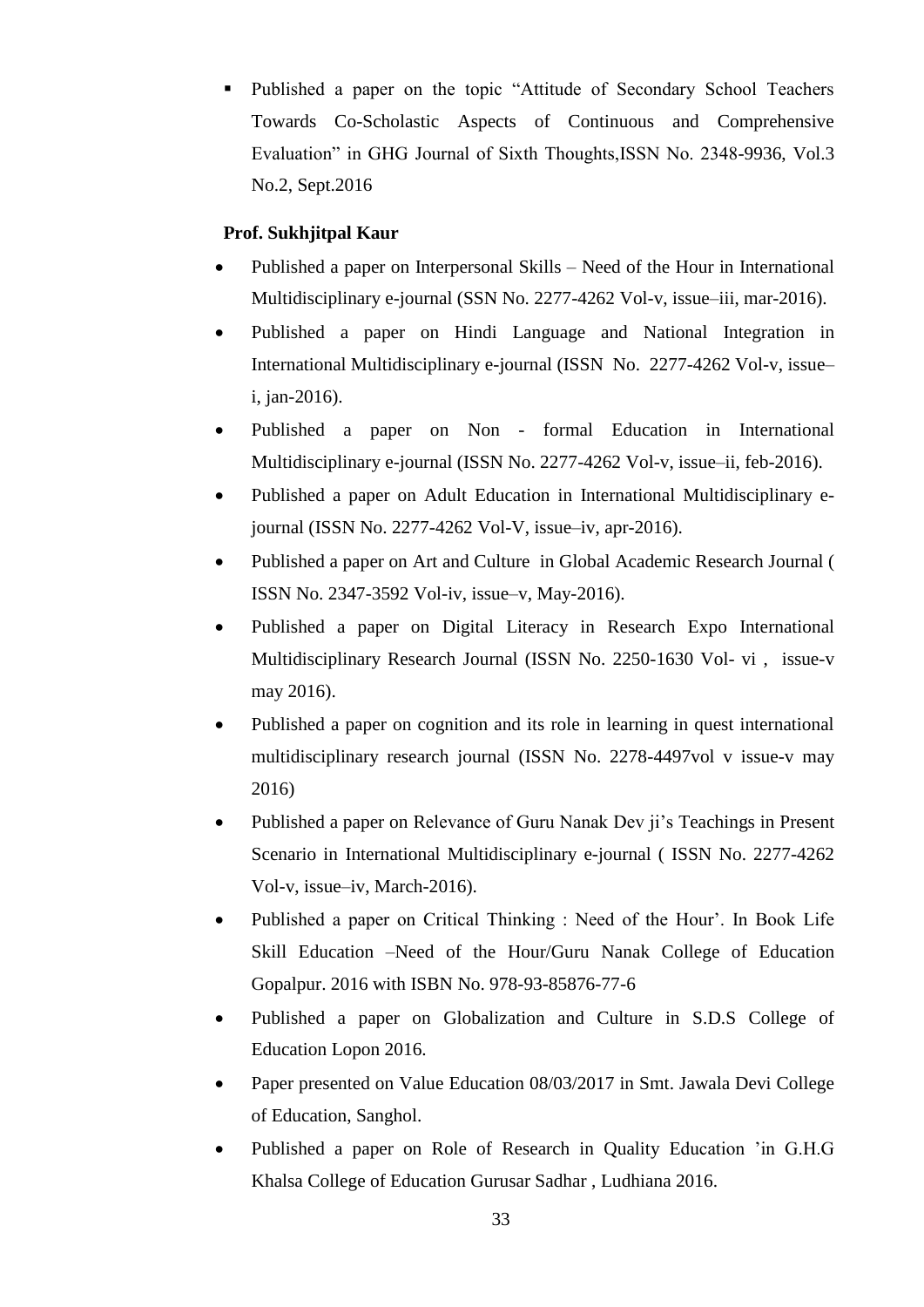- Presented a paper on national seminar on Role of Research in Quality Education in G.H.G Khalsa College of Education Gurusar Sadhar ,Ludhiana 2016.
- Presented a paper on International Conference on Happiness- away to Holistic Development 20/02/2017 in G.H.G Khalsa College of Education Gurusar Sadhar , Ludhiana 2016.

### **Prof. Satveer Kaur Gill**

- Presented and published paper at National Seminar on Role Of Research in Quality Education held on Nov.19,2016, organized by GHG Khalsa College of Education, Gurusar Sadhar Ludhiana. Title: Role of Action Research in Professional Development.
- Presented and published paper at National Seminar on Integrating Skill Development with Education held on Feb.07, 2017, organized by DD Jain College of Education, Ludhiana. Title: Importance of Evolving Skill Training From a Young Age.
- Presented and published paper at National Seminar on Integrating Skill Development with Education held on Feb.23, 2017, organized by Sukhdeva Krishna College of Education, Ludhiana. Title of the book: Inclusiveness in Education of Socially Disadvantaged and Marginalized Sections of Society.
- Presented and published paper at National Seminar on Need of Psychological Intervention in Global Society held on Feb.20, 2017, organized by Sant Darbara Singh College of Education for Women, Lopon, Ludhiana. Title of the book: Effect of Life Skills Education on Adolescents.
- Presented and Published a paper at an International Conference on Gross National Happiness: A Measure of Quality if Life on Feb. 20,2017 organized by GHG Khalsa College of Education.

### **Prof. Rupinderjit Kaur**

- Attended Workshop on B.Ed.-School Internship Programme Sponsored by College Development Council, Panjab University Chandigarh held at G. H. G. Khalsa College of Education Gurusar Sadhar on January 22, 2016.
- Presented paper at National Level Seminar on 'Creativity in Workforce' on January 29, 2016 at Moga College Of Education For Girls Ghall Kalan, Moga.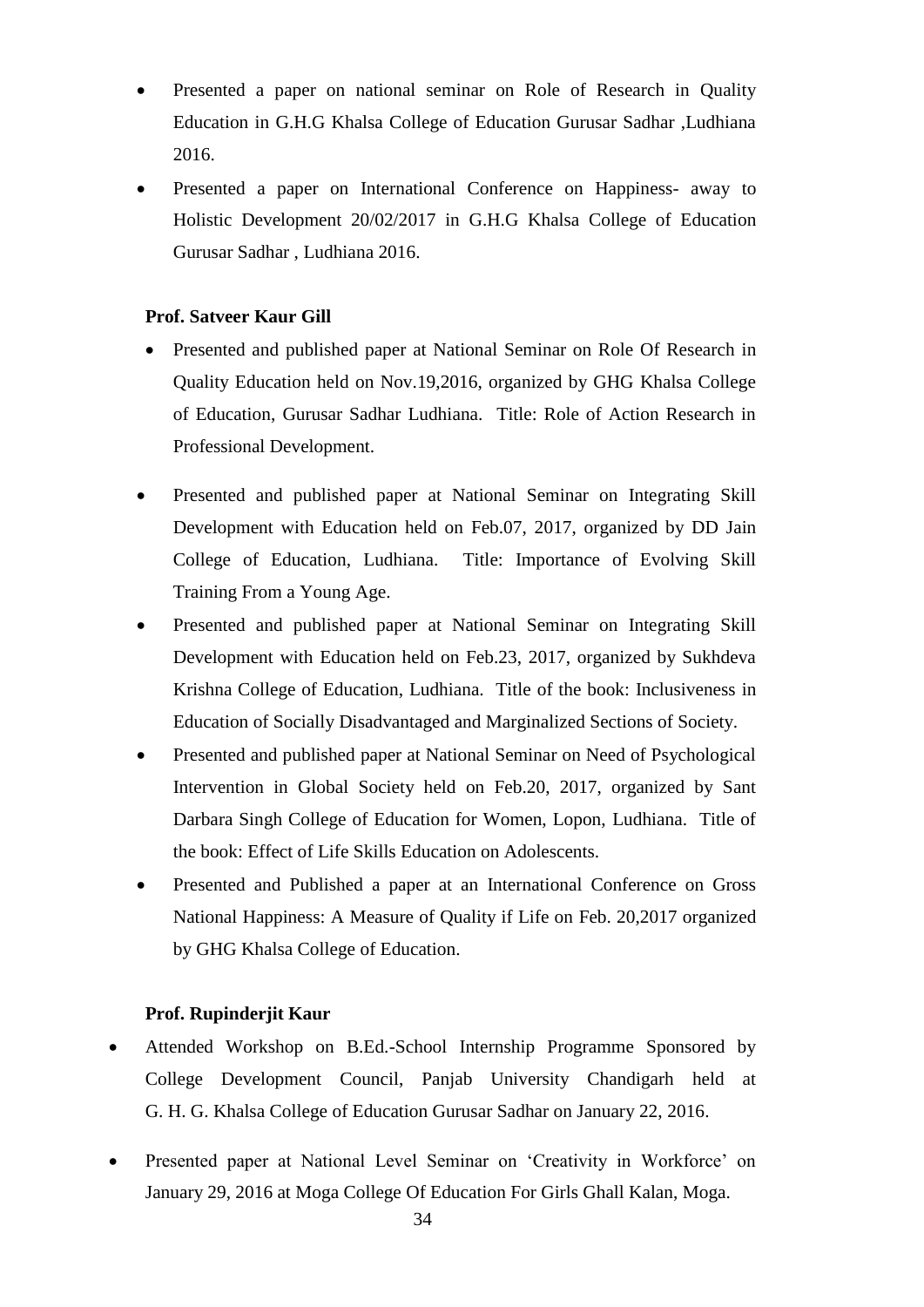- Presented paper at National Seminar at Guru Nanak College Of Education Gopalpur Ludhiana, presented paper on Life Skills Education –Need of the Hour on  $19<sup>th</sup>$  February, 2016.
- Presented paper at National Seminar on Action Research and Curriculum Development at G.H.G. Khalsa college of Education Gurusar Sadhar on 19<sup>th</sup> November 2016.
- Presented paper at International Conference at G. H. G. Khalsa College of Education Gurusar Sadhar on February 20, 2017 on Gross National Happiness.
- 'Creativity in Workforce 'in book Titled Fostering Tomorrow's Academic Workforce' on January 29, 2016 at Moga College Of Education For Girls Ghall Kalan, Moga. ISBN: 978-81-93-1674-0-3.
- Published paper on Life Skills Education Need of the hour in 'Skill Based Education at at Guru Nanak College Of Education Gopalpur, Ludhiana .
- Published paper on Teaching Life Skills in School at Malwa Central college of Education for Women Civil lines Ludhiana. ISBN 978-81-9321-1-724 ( 2016)
- Published paper on Action Research and Curriculum Development in book entitled Role of Research in Quality Education at G.H.G. Khalsa college of Education Gurusar Sadhar on  $19<sup>th</sup>$  November 2016.
- Published paper on 'Gross National Happiness' in the book entitled Gross National Happiness –A Measure of Quality of Life with ISBN: 978-93- 85450-04-4 at G. H. G. Khalsa College of Education Gurusar Sadhar on February 20, 2017.
- Paper titled Preservation of Heritage Language accepted for publication in an interdisciplinary book with ISBN entitled Emanating Currents in Teacher Education at S.D.S college of Education for Women, Lopon, Moga.

# **Prof. Gurpartap Singh Gill**

- **Presented a paper in National Seminar on the theme 'Role of Research in** Quality Education' held at GHG Khalsa College of Education, Gurusar Sadhar, Ludhiana on  $19^{th}$  Nov. 2016
- Presented a paper on Happiness-A Way to Holistic Development in International Conference held at G.H.G. Khalsa College of Education, Gurusar Sadhar on Feb 20, 2017.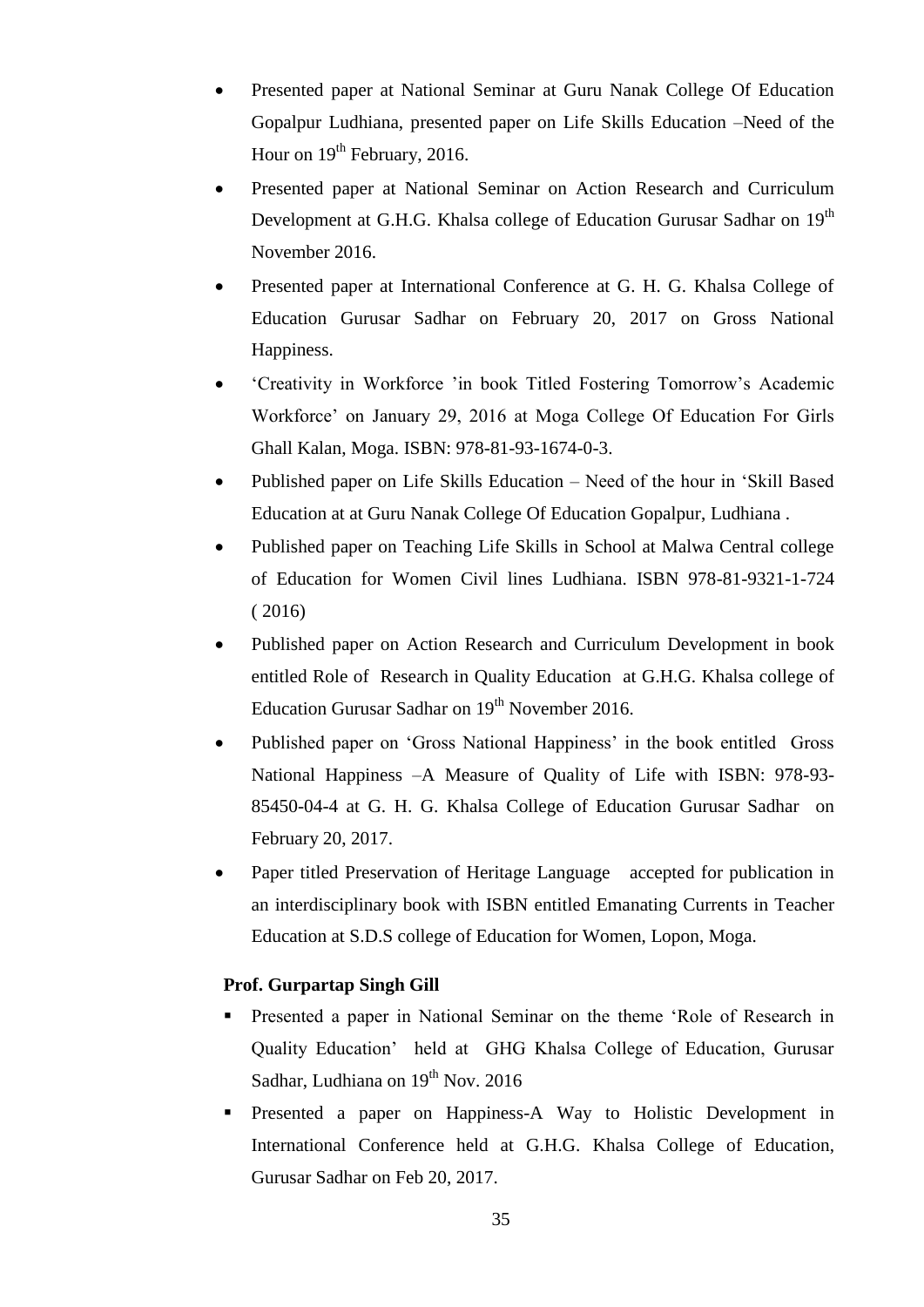# **Prof. Khushpreet Kaur**

- Presented a paper on Happiness-A Way to Holistic Development in International Conference held at G.H.G.Khalsa College of Education, Gurusar Sadhar on Feb 20, 2017.
- Co-Edited a book on Gross National happiness which was published by National publisher, Twenty first Century Publication Ltd, Patiala.

# **Dr. Davinder Kaur Dhatt**

 Presented a paper on Happiness-A Way to Holistic Development in International Conference held at G.H.G.Khalsa College of Education, Gurusar Sadhar on Feb 20, 2017.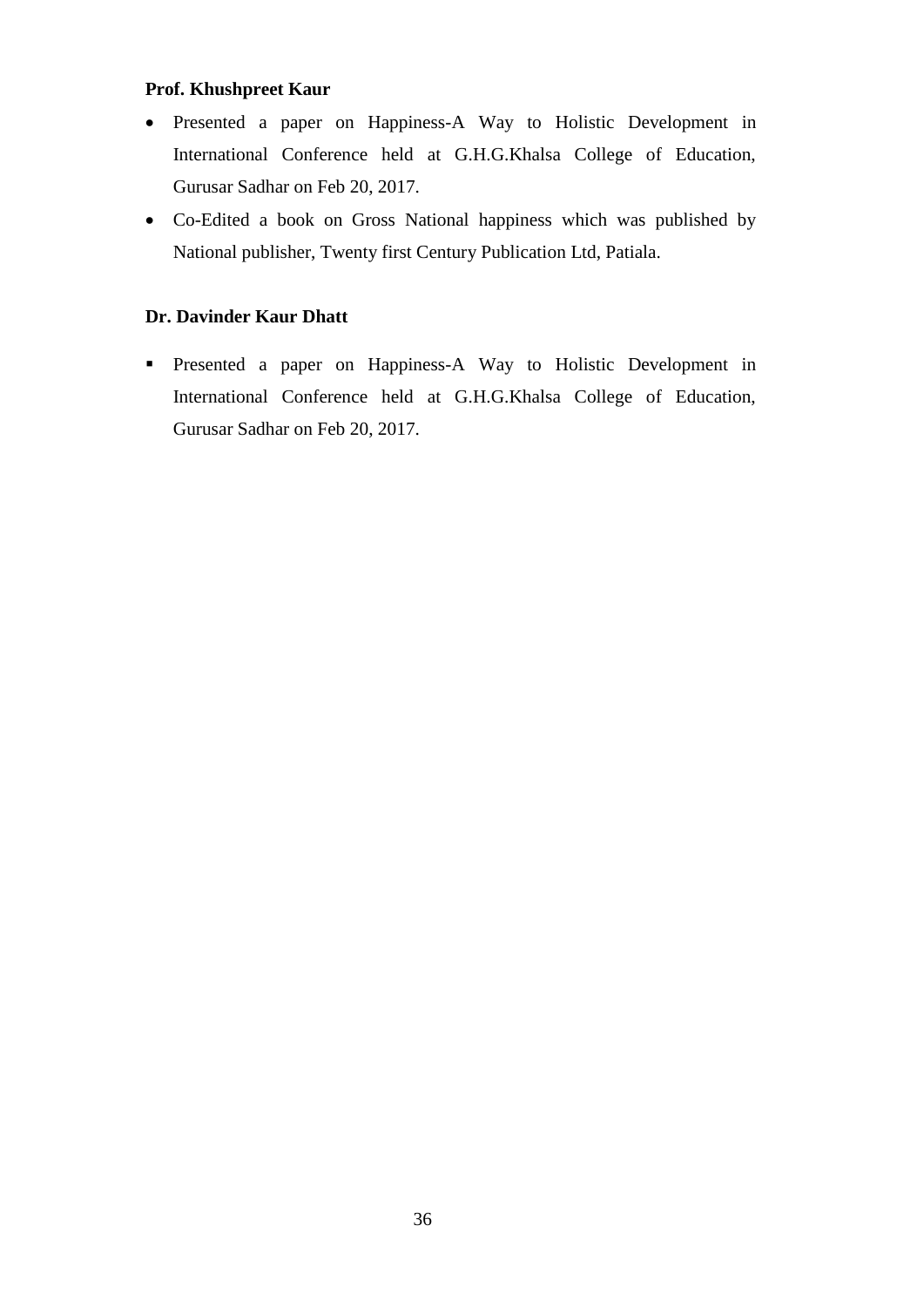# **Extension Activities**

| <b>Faculty Member</b> | <b>Topic</b>                            | <b>Venue</b>                       | Year    |
|-----------------------|-----------------------------------------|------------------------------------|---------|
| Dr.Sarbjit Kaur       | Value Education: Role of Teacher        | Nanak<br>Public<br>School,<br>Guru | 2017    |
| Ranu                  |                                         | Bassian, Ludhiana                  |         |
|                       | Role of NAAC and NCTE                   | Kenway College of Education,       | 2016    |
|                       |                                         | Abohar                             |         |
|                       | Principles and techniques of Andragogy  | Guru<br>Ramdas<br>College<br>of    | 2016    |
|                       | and Pedagogy                            | Education, Jallalabad              |         |
|                       | Member of advisory Committee<br>of      | Moga<br>College<br>of Education,   | 2016    |
|                       | Research Journal-New Tarang Journal of  | Moga.                              | onwards |
|                       | Education                               |                                    |         |
| Dr. Manu Chadha       | Career Conference by Punjab State       | Govt.<br>Sen<br>Sec<br>School      | 2016    |
|                       | Education and Career guidance Bureau    | Boparaikalan, Ludhiana             |         |
|                       | Role of trainer, Motivator, Role Model, | Maharaja Ranjit Singh Punjab       | 2016    |
|                       | Guide and catalyst for stimulating core | Police Academy Phillaur            |         |
|                       | type learning                           |                                    |         |
|                       | Expert on selection committee by the    | Ramdass<br>College<br>Guru<br>of   | 2016    |
|                       | Vice-Chancellor for the selection of    | Education, Halwara                 |         |
|                       | Assistant Professors in the subject of  |                                    |         |
|                       | Teaching of Science                     |                                    |         |
|                       | Career Conference by Punjab State       | Govt. High School, Hissowal,       | 2016    |
|                       | Education and Career guidance Bureau    | Ludhiana                           |         |
| Prof. Rachhpal        | Importance of Mathematics among all the | LLRM College of Edu., Dhudike,     | 2017    |
| Singh                 | subjects                                | Moga                               |         |
|                       | Arousing and maintaining interest in    | Nanak<br>Public<br>School,<br>Guru | 2017    |
|                       | mathematics.                            | Bassian, Ludhiana                  |         |
|                       | How to Develop interest in Mathematics  | Nanak<br>Public<br>School,<br>Guru | 2016    |
|                       |                                         | Seehan Daud, Ludhiana              |         |
|                       | Role of Micro teaching in class rooms   | Nanak<br>Guru<br>Public<br>School, | 2016    |
|                       |                                         | Seehan Daud, Ludhiana              |         |
|                       | Ethics in teaching                      | JSSA Sen. Sec. School, Kaunke -    | 2016    |
|                       |                                         | Kalan                              |         |
|                       | Acted as judge (in category of Folk     | of Punjabi<br>50th<br>anniversary  | 2016    |
|                       | Dances) at Tehsil level competitions of | Suba" organised by Punjab Govt     |         |
|                       | schools                                 |                                    |         |
|                       |                                         |                                    |         |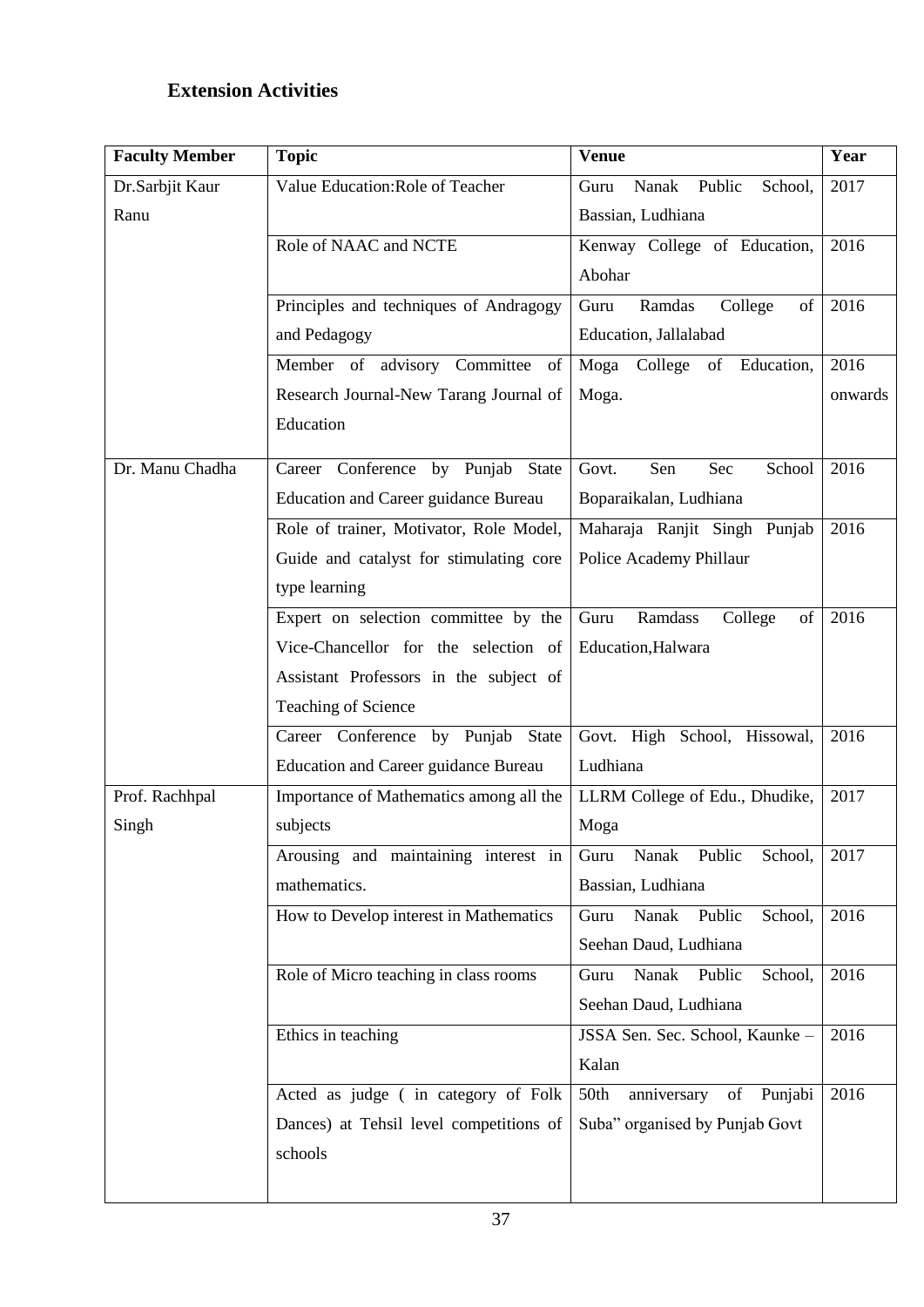|                    | Acted as judge (in category of Folk       | anniversary of Punjabi<br>50th   | 2016 |
|--------------------|-------------------------------------------|----------------------------------|------|
|                    | Dances) at District level competitions of | Suba" organised by Punjab Govt   |      |
|                    | schools                                   |                                  |      |
| Dr. Pargat Singh   | Lesson Planning and Modes of lecture      | Maharaja Ranjit Singh Punjab     | 2016 |
| Garcha             | delivery                                  | Police Academy Phillaur          |      |
|                    | <b>Grooming Presentation skills</b>       | Maharaja Ranjit Singh Punjab     | 2016 |
|                    |                                           | Police Academy Phillaur          |      |
|                    | Preparing Audio Visual Aids               | Desh<br>Bhagat<br>College<br>of  | 2016 |
|                    |                                           | Education, Bardwal Sangrur       |      |
|                    | Lesson Planning and Modes of lecture      | Maharaja Ranjit Singh Punjab     | 2016 |
|                    | delivery                                  | Police Academy Phillaur          |      |
|                    | Leadership Traits & Attitudinal Changes   | Maharaja Ranjit Singh Punjab     | 2016 |
|                    | in Police                                 | Police Academy Phillaur          |      |
| Dr. Ramandeep Kaur | Different types of methods of teaching    | Maharaja Ranjit Singh Punjab     | 2016 |
| Sidhu              |                                           | Police Academy, Phillaur         |      |
| Prof. Mini Sharma  | Ludhiana School Sahodya Complex           | Jatindera Green Field School,    | 2016 |
|                    | (West), Poem recitation Competition       | Ghuman                           |      |
| Dr. Jagjit Singh   | Talent Hunt/Competition (Shabad, Folk     | Jasdev Singh Sandhu College of   | 2016 |
|                    | song, Dance)                              | Education, Kauli, Patiala        |      |
|                    | Ludhiana<br>School Sahodya Complex        | Jatindera Green Field School,    | 2016 |
|                    | (West), Poem recitation Competition       | Ghuman                           |      |
| Prof. Rupinderjit  | Acted as Judge for Tehsil level Gidha     | 50th anniversary of Punjab state | 2016 |
| Kaur               | and Bhangra competition                   |                                  |      |
|                    | Delivered Lecture on Mass Counselling     | Govt. High School, Abbuwal       | 2016 |
|                    | Delivered Lecture on Mass Counselling     | Govt. High School, Raqba         | 2016 |
|                    |                                           |                                  |      |
| Prof. Gurpartap    | <b>Communication Skills</b>               | Maharaja Ranjit Singh Punjab     | 2016 |
| Singh              |                                           | Police Academy, Phillaur         |      |
| Prof. Sukhjitpal   | Ludhiana<br>School<br>Sahodya<br>Complex  | Jatindera Green Field School,    | 2016 |
| Kaur               | (West), Poem recitation Competition       | Ghuman                           |      |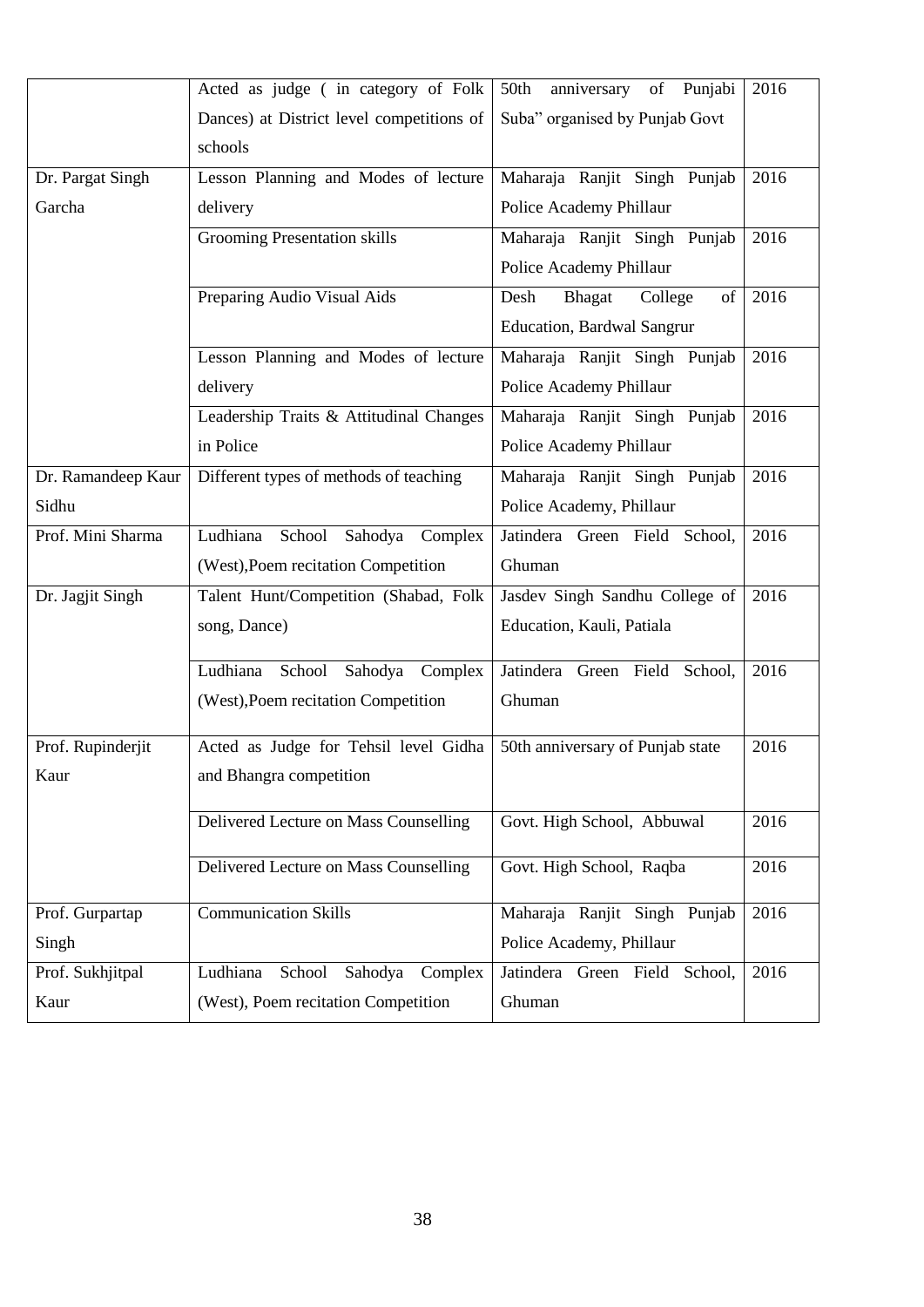#### **FACILITIES BEING PROVIDED IN THE COLLEGE**

The college has always tried to update its infrastructure and provide all of the latest facilities to the staff and the students. New additions are made regularly to the **college laboratories.**

#### **At present the college has:**

A well furnished and equipped **computer lab** with **53 computers**. **Whole campus** of the college has **wi fi** facility, in addition the college has **4 broad band connections, Laptops, smart board, visualiser. The E.T. lab has 9 LCD projectors, 12 overhead projectors, 5 LCD television**s in addition to other equipment. **Psychology and Guidance Laboratory** has nearly 100 Psychological tests in addition to these laboratories the college also has **a fully functional IQAC Cell, Method Laboratory, Smart Classroom with Learning Gallery, Mathematics Laboratory, Sports room with Gymnasium and Research Cell. Separate hostels have been provided for boys and girls** with all amenities like coolers, geysers, LCD TV and computer with Internet facility are provided by the college authorities. Interlocking of the tiles was done in the campus .Extension of the parking area was done.Numerous books are added to the **college library** stock every year, this year too the college Library Committee purchased books and journals of approx. Rs. 70,000.

At present the **college library** has

- 26,032 Books with Titles-9970 (including text books) with computerized catalogue
- 28 Educational Journals (National 21, international 01 NCERT 06)
- 28 Prescribed Magazines
- 25-Encyclopedia
- 480 Dissertations
- 1094 Back Volumes
- 11 daily newspapers in English, Hindi, Punjabi are available
- 65 e-books on various subjects/topics.
- Two international on-line e-journals besides membership of British Library.
- Book Bank facility (free books issued to students for the whole session)
- Libmann software is used in the library
- Seven P.Cs. with internet in the cyber Library.